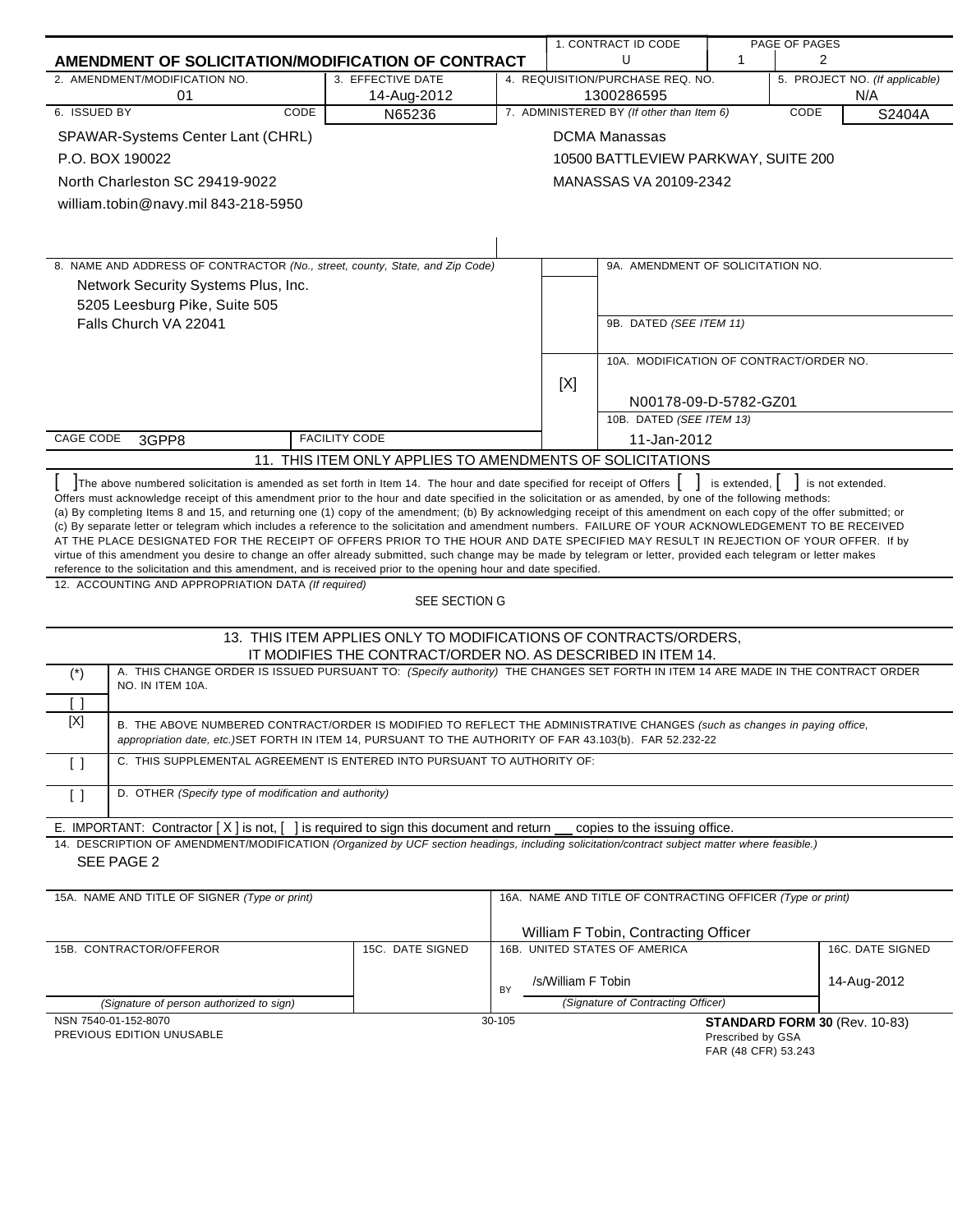| CONTRAC <sub>1</sub><br>NO.<br>$\sim$ | ORDER NO.<br>LIVERY<br>DFI | AMENDMENT/MODIFICATION NO.               | PAGE                | 'FINAL |
|---------------------------------------|----------------------------|------------------------------------------|---------------------|--------|
| -5782<br>  N00178-09-D-5'             | GZ01                       | $\curvearrowright$<br>$\cdot \mathbf{u}$ | $\sim$<br>ot 2<br>∸ |        |

### **GENERAL INFORMATION**

Subcontractors Dependable global Solutions, Inc and Cyber Squared, Inc. are added to the task order. The purpose of this modification is to add funding... Accordingly, said Task Order is modified as follows: A conformed copy of this Task Order is attached to this modification for informational purposes only.

### 52.219-14 LIMITATIONS OF SUBCONTRACTING (DEC 1996)

Authorized subcontractors:

Nortel Government Solutions, Inc

Mandex, Inc.

Planned Systems International, Inc.

Dependable global Solutions, Inc

Cyber Squared, Inc.

The Line of Accounting information is hereby changed as follows:

The total amount of funds obligated to the task is hereby increased from \$25,000.00 by \$280,000.00 to \$305,000.00.

| <b>CLIN/SLIN</b> | Type Of Fund | From $(\$)$ | By()       | To $($ )   |
|------------------|--------------|-------------|------------|------------|
| 400102           | <b>OTHER</b> | 0.001       | 270,000.00 | 270,000.00 |
| 600101           | <b>OTHER</b> | 0.00        | 10,000.00  | 10,000.00  |

The total value of the order is hereby increased from \$7,961,181.00 by \$0.00 to \$7,961,181.00.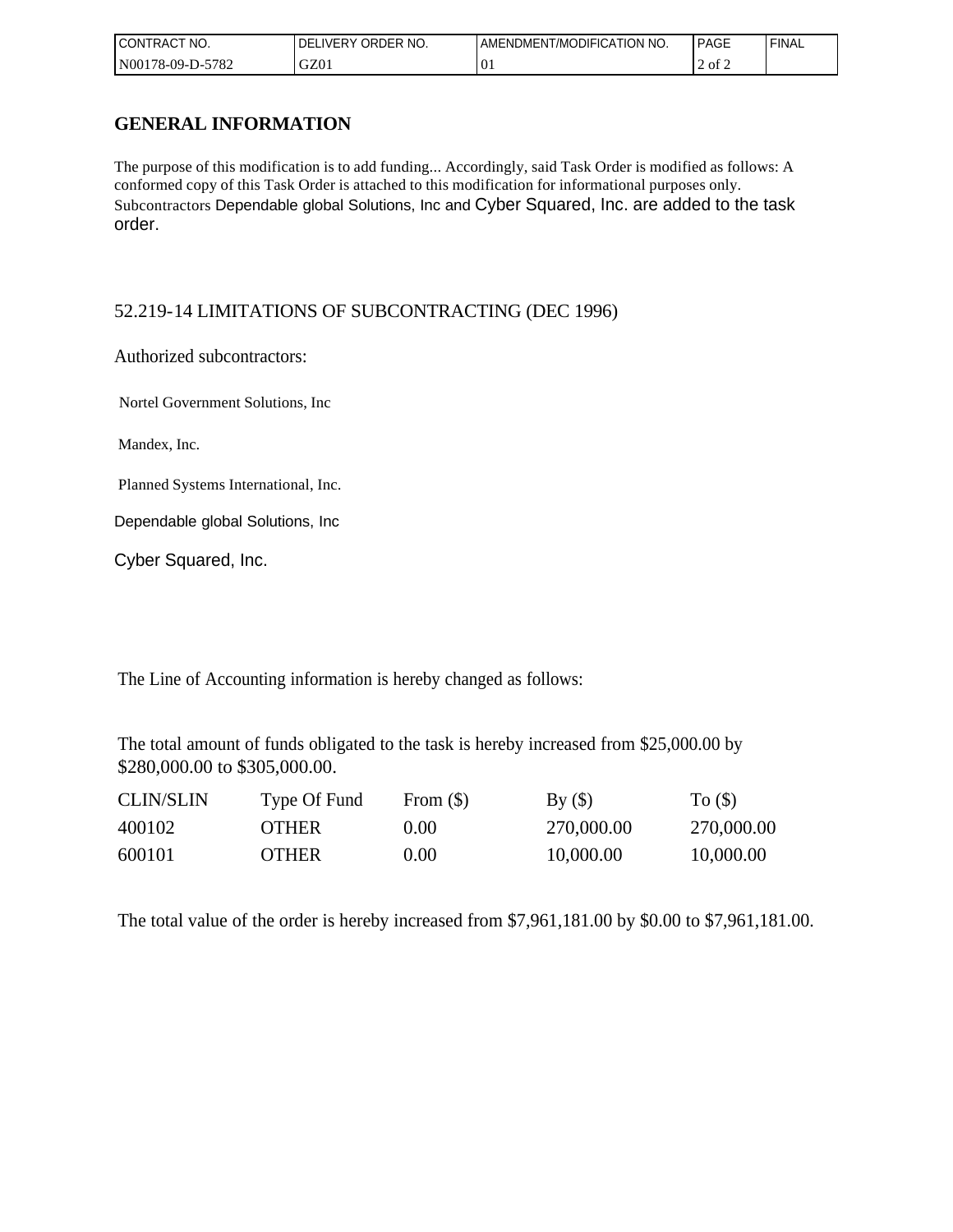| <b>CONTRACT NO.</b>                                 | NO.<br>ORDER<br><b>DELIVERY</b> | AMENDMENT/MODIFICATION NO. | <b>PAGE</b> | <b>FINAL</b> |
|-----------------------------------------------------|---------------------------------|----------------------------|-------------|--------------|
| 5782<br>$NO0178-09-D-5$<br>$\overline{\phantom{0}}$ | GZ01                            | U1.                        | 0131        |              |

#### **SECTION B SUPPLIES OR SERVICES AND PRICES**

CLIN - SUPPLIES OR SERVICES

For Cost Type Items:

|      | Item Supplies/Services Qty Unit Est. Cost Fixed Fee<br><u>-- --------- --</u> |                                               |              | CPFF           |
|------|-------------------------------------------------------------------------------|-----------------------------------------------|--------------|----------------|
| 4001 | IA Support (TBD) 1.0 LO \$7,328,169.00 \$319,542.00 \$7,647,711.00            |                                               |              |                |
|      | 400101 ACRN: AA<br>PR 1300239279<br>(OTHER)                                   |                                               |              |                |
|      | 400102 ACRN:AB<br>PR 1300286595<br>(OTHER)                                    |                                               |              |                |
| 4002 | IA Support (TBD) 1.0 LO \$7,498,166.00 \$366,636.00 \$7,864,802.00<br>Option  |                                               |              |                |
| 4003 | IA Support (TBD) 1.0 LO<br>Option                                             | $$7,672,265.00$ $$333,893.00$ $$8,006,158.00$ |              |                |
| 4004 | IA Support (TBD) 1.0 LO<br>Option                                             | \$7,850,571.00                                | \$341,316.00 | \$8,191,887.00 |
| 4005 | IA Support (TBD) 1.0 LO \$8,033,188.00 \$348,911.00 \$8,382,099.00<br>Option  |                                               |              |                |
|      | For ODC Items:                                                                |                                               |              |                |
| Item | Supplies/Services Qty Unit Est. Cost<br>-- ----------                         |                                               |              |                |
| 6001 | IA Support (TBD) 1.0 LO \$313,470.00                                          |                                               |              |                |
|      | 600101 ACRN: AB<br>PR 1300286595<br>(OTHER)                                   |                                               |              |                |
| 6002 | IA Support (TBD) 1.0 LO \$313,470.00<br>Option                                |                                               |              |                |
| 6003 | IA Support (TBD) 1.0 LO<br>Option                                             | \$313,470.00                                  |              |                |
| 6004 | IA Support (TBD) 1.0 LO<br>Option                                             | \$313,470.00                                  |              |                |

6005 IA Support (TBD) 1.0 LO \$313,470.00 Option

#### 5252.216-9204 LEVEL OF EFFORT--FEE ADJUSTMENT FORMULA (MAR 1994)

(a) Subject to the provisions of the "Limitation of Cost" or "Limitation of Funds" clause (whichever is applicable to this contract), it is hereby understood and agreed that the fixed fee is based upon the Contractor providing the following number of staff-hours of direct labor, hereinafter referred to as X, at the estimated cost and during the term of this contract specified elsewhere herein:

[Contractor shall insert number of estimated direct labor staff hours]

Total Staff-Hours (X)\* Total Prime Staff-Hours Fixed Fee\*\* \*(inclusive of Prime and any proposed Subcontractor(s)) Base Period \_\_\_\_ Option 1 \_\_\_\_\_\_\_\_\_ \_\_\_\_\_\_\_\_\_ \_\_\_\_\_\_\_\_\_ Option 2 \_\_\_\_\_\_\_\_\_ \_\_\_\_\_\_\_\_\_ \_\_\_\_\_\_\_\_\_ Option 3 \_\_\_\_\_\_\_\_\_ \_\_\_\_\_\_\_\_\_ \_\_\_\_\_\_\_\_\_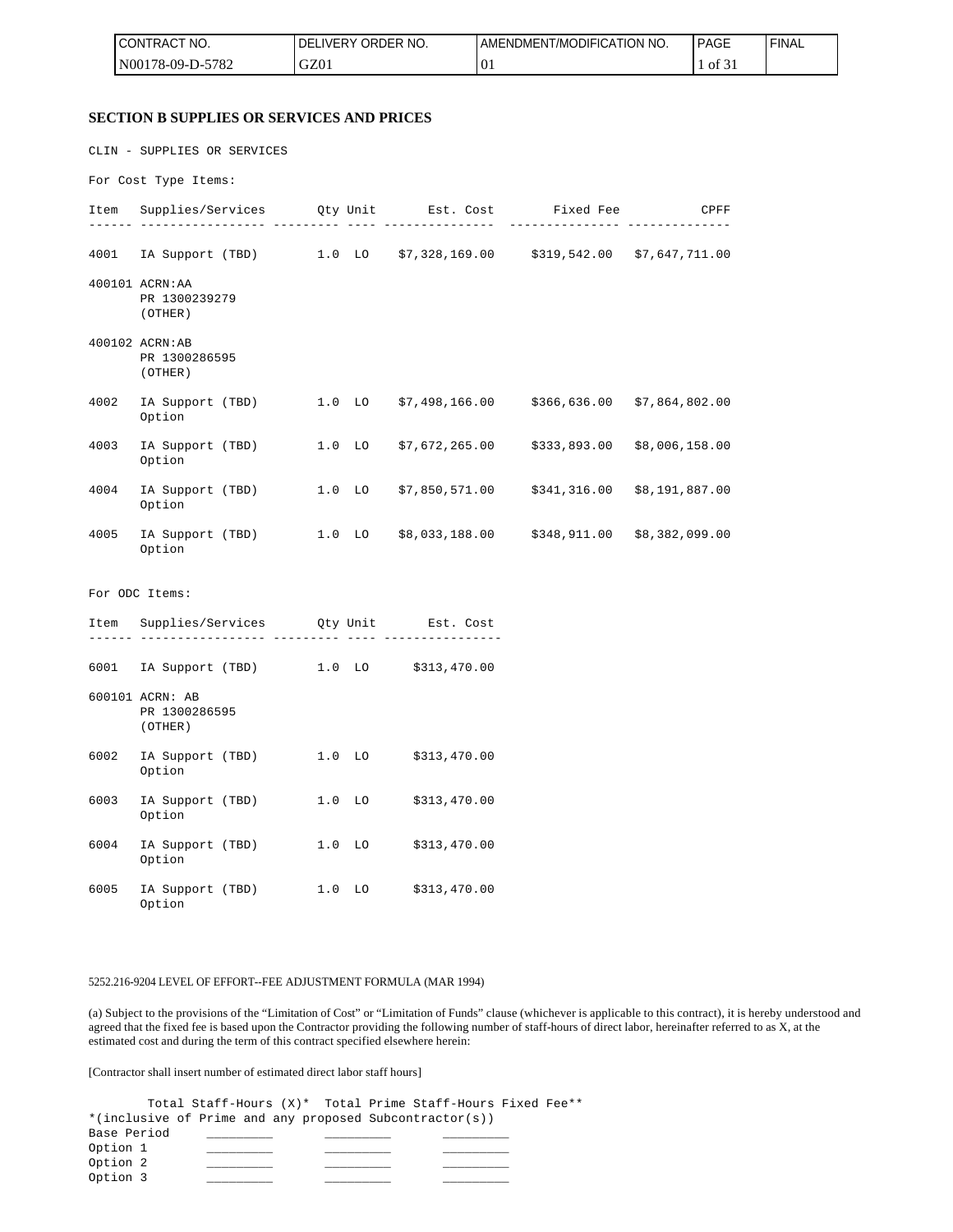| I CONTRACT NO.    | ORDER NO.<br><b>IDELIVERY</b> | I AMENDMENT/MODIFICATION NO. | PAGE | <b>FINAL</b> |
|-------------------|-------------------------------|------------------------------|------|--------------|
| IN00178-09-D-5782 | GZ01                          | . U.                         | 0t   |              |
|                   |                               |                              |      |              |

#### Option 4 \_\_\_\_\_\_\_\_\_ \_\_\_\_\_\_\_\_\_ \_\_\_\_\_\_\_\_\_

\*\*Contractor is to identify basis for fixed fee amount: \_\_\_ Prime Hours Only \_\_\_\_ Total Staff-Hours

The Contractor agrees to provide the total level of effort specified above in performance of work described in Sections "B" and "C" of this contract.

(b) Of the total staff-hours of direct labor set forth above, it is estimated that \_\_ staff-hours are competitive time (uncompensated overtime). Competitive time (uncompensated overtime) is defined as hours provided by personnel in excess of 40 hours per week without additional compensation for such excess work. All other effort is defined as compensated effort. If no amount is indicated in the first sentence of this paragraph, competitive time (uncompensated overtime) effort performed by the contractor shall not be counted in fulfillment of the level of effort obligations under this contract.

(c) Effort performed in fulfilling the total level of effort obligations specified above shall only include effort performed in direct support of this contract and shall not include time and effort expended on such things as local travel from an employee's residence to their usual work location, uncompensated effort while on travel status, truncated lunch periods, or other time and effort which does not have a specific and direct contribution to the tasks described in Section B.

(d) It is understood and agreed that various conditions may exist prior to or upon expiration of the term of the contract, with regard to the expenditure of labor staff-hours and/or costs thereunder which may require adjustment to the aggregate fixed fee. The following actions shall be dictated by the existence of said conditions:

(1) If the Contractor has provided not more than 105% of X or not less than 95% of X, within the estimated cost, and at the term of the contract, then the fee shall remain as set forth in Section B.

(2) If the Contractor has provided X-staff-hours, within the term, and has not exceeded the estimated cost then the Contracting Officer may require the Contractor to continue performance until the expiration of the term, or until the expenditure of the estimated cost of the contract except that, in the case of any items or tasks funded with O&MN funds, performance shall not extend beyond 30 September. In no event shall the Contractor be required to provide more than 105% of X within the term and estimated cost of this contract. The fee shall remain as set forth in Section B.

(3) If the Contractor expends the estimated cost of the contract, during the term of the contract and has provided less than X staff-hours, the Government may require the Contractor to continue performance, by providing cost growth funding, without adjusting the fixed fee, until such time as the Contractor has provided X staff-hours.

(4) If the Contracting Officer does not elect to exercise the Government's rights as set forth in paragraph (d)(2) and (d)(3) above, and the Contractor has not expended more than 95% of X staff-hours, the fixed fee shall be equitably adjusted downward to reflect the diminution of work. The total fee due the contractor shall be adjusted so as to be in direct proportion to the number of direct hours utilized in the same ration of fee to the estimated total hours then set forth in the contract.

(5) Nothing herein contained shall, in any way, abrogate the Contractor's responsibilities, and/or the Government's rights within the terms of the contract provision entitled "Limitation of Cost" or "Limitation of Funds" as they shall apply throughout the term of the contract, based upon the total amount of funding allotted to the contract during its specified term.

(e) Within 45 days after completion of the work under each separately identified period of performance hereunder, the Contractor shall submit the following information in writing to the Contracting Officer with copies to the cognizant Contract Administration Office and DCAA office to which vouchers are submitted:

(1) The total number of staff-hours of direct labor expended during the applicable period.

(2) A breakdown of this total showing the number of staff-hours expended in each direct labor classification and associated direct and indirect costs.

(3) A breakdown of other costs incurred.

(4) The Contractor's estimate of the total allowable cost incurred under the contract for the period.

In the case of a cost under-run, the Contractor shall submit the following information in addition to that required above:

(5) The amount by which the estimated cost of this contract may be reduced to recover excess funds and the total amount of staff-hours not expended, if any.

(6) A calculation of the appropriate fee reduction in accordance with this clause.

All submissions required by this paragraph shall separately identify subcontractor information, if any.

#### ADDITIONAL SLINS

Additional SLINs will be unilaterally created by the Contracting Officer during performance of this Task Order to accommodate the multiple types of funds that will be used under this order.

#### LIMITATION OF LIABILITY – INCREMENTAL FUNDING

This delivery order is incrementally funded and the amount currently available for payment hereunder is limited to \$305,000.00. It is estimated that these funds will cover the cost of performance through 10 January 2013. Subject to the provisions of the clause entitled "Limitation of Funds" (APR 94) (FAR 52.232-22) of the general provisions of this contract, no legal liability on the part of the Government for payment in excess of \$305,000.00 shall arise unless additional funds are made available and are incorporated as a modification to the delivery order.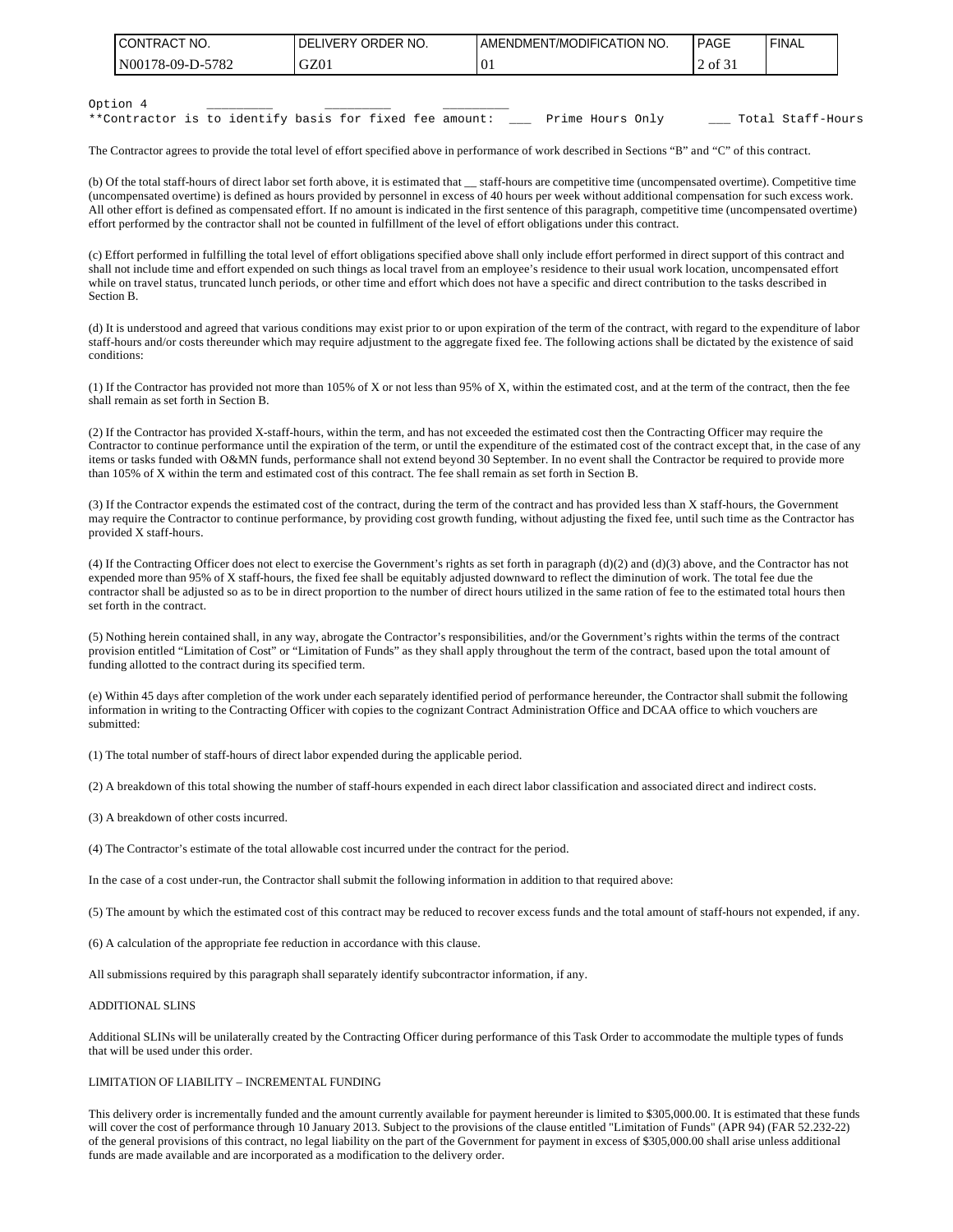| <b>I CONTRACT NO.</b> | ORDER NO.<br><b>DELIVERY</b> | AMENDMENT/MODIFICATION NO. | PAGE                                        | 'FINAL |
|-----------------------|------------------------------|----------------------------|---------------------------------------------|--------|
| N00178-09-D-5782      | GZ01                         | $^{10}$                    | $\mathbf{r}$<br>$\rightarrow$ 0.1 of $\sim$ |        |

| <b>CLIN</b>  | <b>CPFF</b>  | THIS ACTION | <b>CUMULATIVE</b> | <b>BALANCE</b> |
|--------------|--------------|-------------|-------------------|----------------|
| 4001         |              |             |                   |                |
|              | 7,647,711.00 | 270,000.00  | 295,000.00        | 7,352,711.00   |
| 6001         |              |             |                   |                |
|              | 313,470.00   | 10,000.00   | 10,000.00         | 303,470.00     |
| <b>TOTAL</b> |              |             |                   |                |
|              | 7,961,181.00 | 280,000.00  | 305,000.00        | 7,656,181.00   |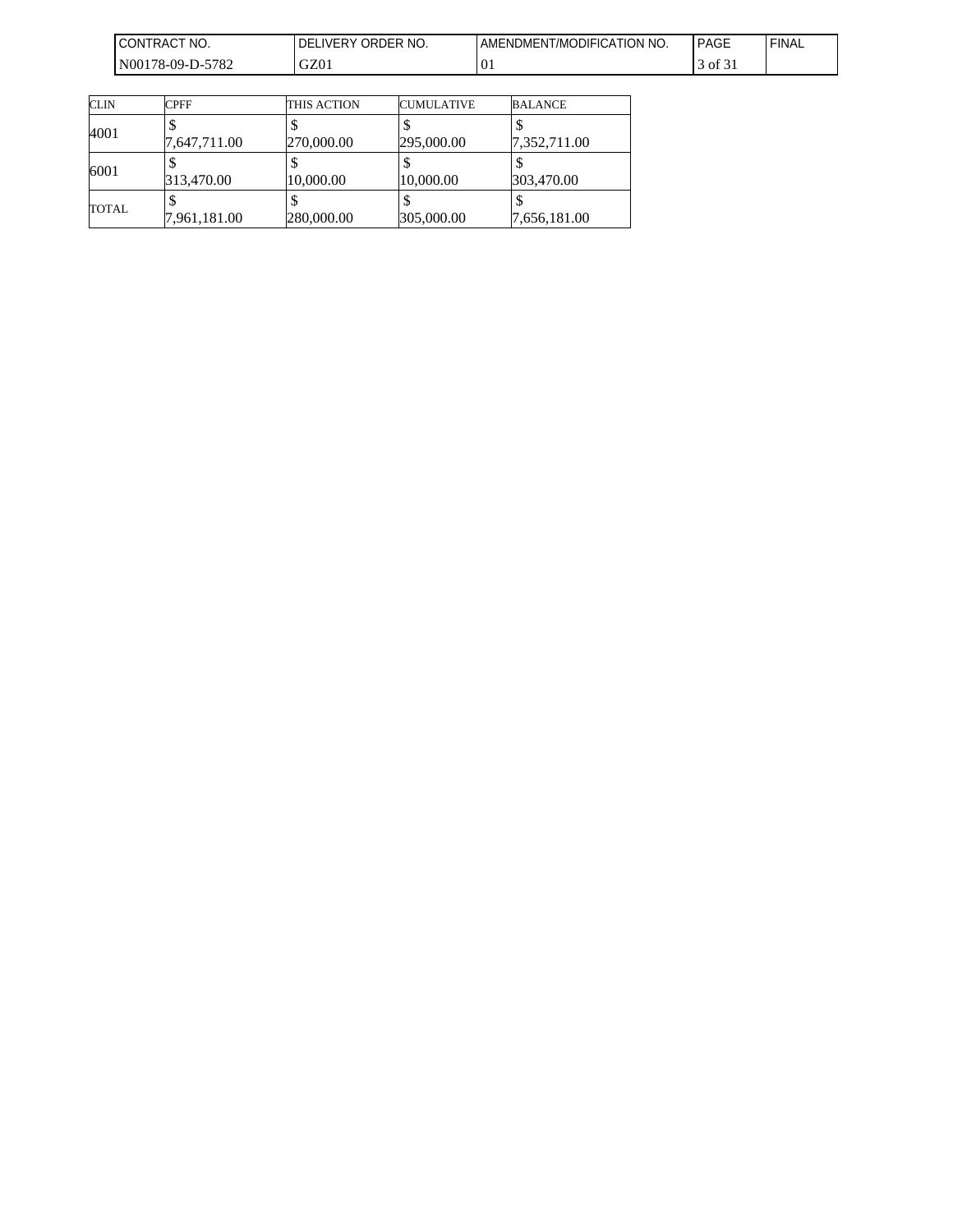| I CONTRACT<br>" NO. | ORDER NO.<br>LIVERY<br>DELI | <b>LAMENDMENT/MODIFICATION NO.</b> | PAGE  | 'FINAL |
|---------------------|-----------------------------|------------------------------------|-------|--------|
| N00178-09-D-5782    | GZ01                        | $\Omega$<br>U.                     | of 31 |        |

### **SECTION C DESCRIPTIONS AND SPECIFICATIONS**

C-302 SPECIFICATIONS/STATEMENT OF WORK (DEC 1998)

Work under this contract shall be performed in accordance with the following Performance Work Statement (PWS):

#### **Section C - Performance Work Statement (PWS)**

SPAWARSYSCEN-CHARLESTON, Code 582V0, Information Assurance (IA), IA Mitigation, Certification and Accreditation (C&A), and Information Assurance Vulnerability Management (IAVM)

### **1.0 INTRODUCTION**

The Space and Naval Warfare Systems Center (SPAWARSYSCEN) Atlantic; Network Security Implementation Branch, Code 582V0, is providing Network Security Engineering Support Services in support of Navy Medicine and Federal Health Systems as it pertains to information assurance for Navy Medicine's Military Treatment Facilities (MTF), Dental clinics worldwide, and Federal Health agencies.

### **2.0 BACKGROUND**

The task will support the continued Information Assurance initiatives within Navy Medicine and Federal Health agencies, and provide support to the Information Management and Information Technology (IM/IT) execution agent. SSC Atlantic will execute all aspects of Information Assurance for Navy Medicine and Federal Health agencies to ensure compliance with Federal, Department of Defense (DoD), and Department of Navy (DoN) regulations and policies.

#### **3.0 SCOPE**

The objective of this Task Order is to provide support in the conduct of Information Assurance (IA), IA Mitigation, Certification and Accreditation (C&A), and Information Assurance Vulnerability Management (IAVM) to support the mission of Navy Medical and Federal Health systems at locations throughout the CONUS and OCONUS areas as well as incorporate the evaluation of the current IA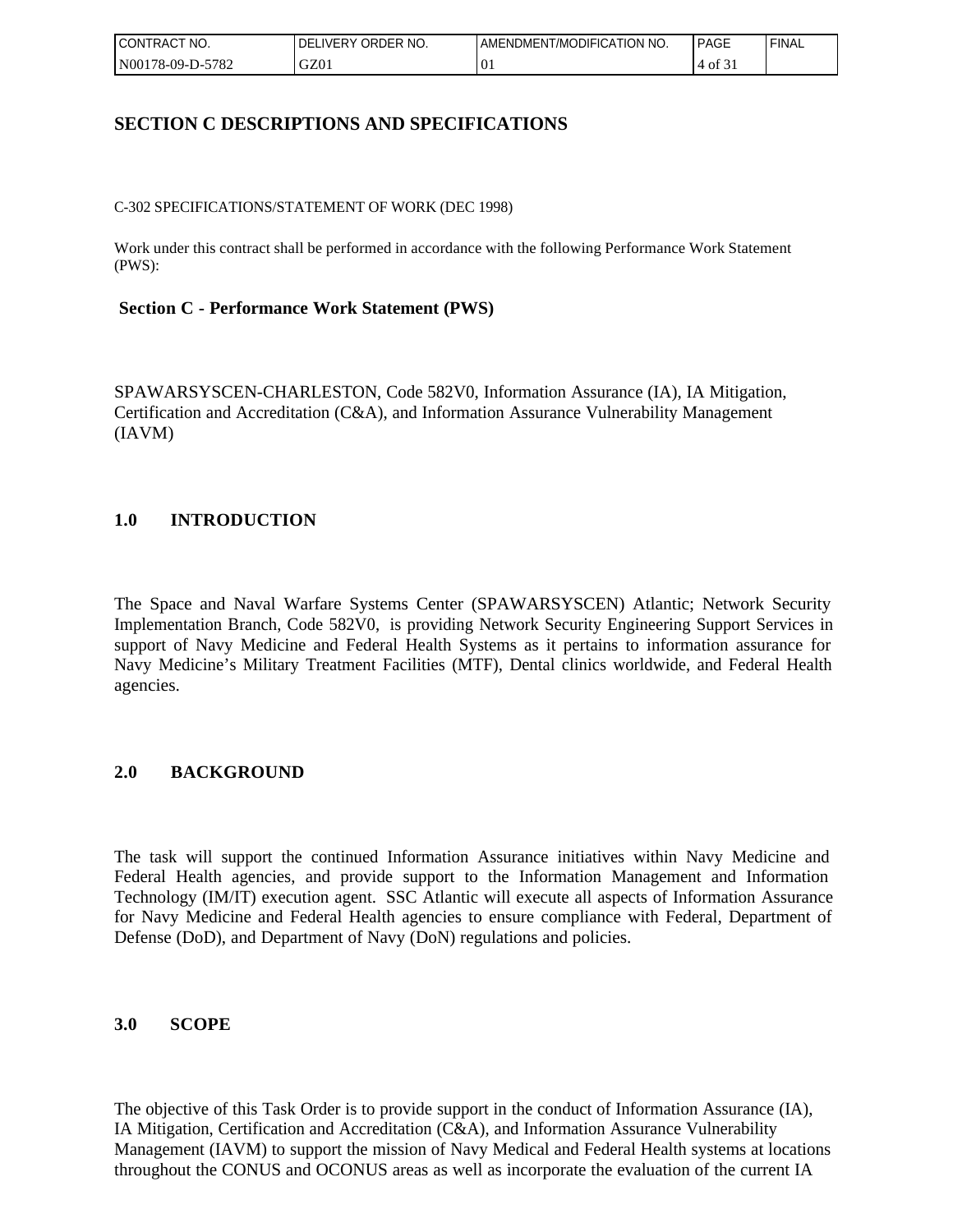| I CONTRACT<br>'NO. | I DELIVERY ORDER NO. | AMENDMENT/MODIFICATION NO. | PAGE                                   | <b>FINAL</b> |
|--------------------|----------------------|----------------------------|----------------------------------------|--------------|
| N00178-09-D-5782   | GZ01                 | $\overline{0}$             | $\sim$ $\sim$<br>ר of $\mathfrak{c}_1$ |              |

and security posture of Navy Medical and Federal Health Systems facilities. The range of this support would span subject matter expertise to administrative support/graphic services with skill sets and experience that match Code 582V0's need to comply with and respond to requirements including current, updated program plans and documentation, current and accurate requirements definition, alternative approaches for fielding, migrating, staging and supporting systems, site management, adherence to standards, specifications and best practices, mitigation of risks, addressing issues and performing all Program and Project functions necessary to achieve the strategic goalds and objectives of SPAWAR's customers.

### **4.0 PLACE OF PERFORMANCE**

Work shall be performed at the SPAWARSYSCEN, Atlantic and in each of the following location(s):

- a. Contractor's Facility
- b. Bethesda, MD
- c. San Diego, CA
- d. New Orleans, LA
- e. NH Camp Pendleton, Ocean Side, CA
- f. NH Oak Harbor, WA
- g. NH Corpus Christi, TX
- h. NH Rota, Spain
- i. NH Guam
- j. NH Guantanamo Bay (Cuba)
- k. NH Cherry Point, NC
- l. NH Bremeerton, (Washington)
- m. NH Lemoore, CA
- n. NH Sigonella, Italy
- o. NH Napes, Italy
- p. NH Okinawa, Japan
- q. NH Pensacola, FL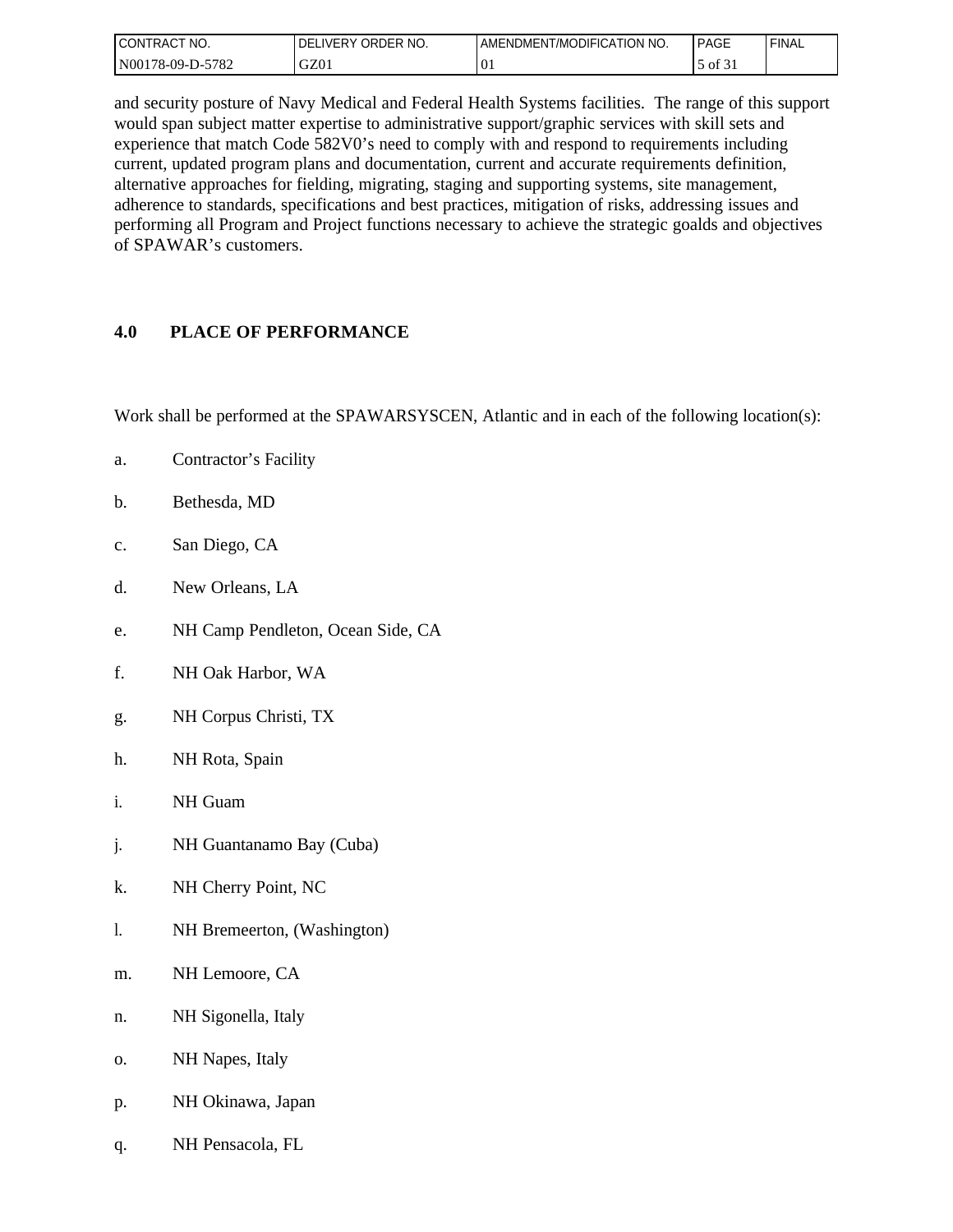| I CONTRACT<br>'NO. | ORDER NO.<br>_IVERY<br>DEL | AMENDMENT/MODIFICATION NO. | PAGE                     | 'FINAL |
|--------------------|----------------------------|----------------------------|--------------------------|--------|
| N00178-09-D-5782   | GZ01                       | $\Omega$<br>. v.           | $\sim$ $\sim$<br>6 of 31 |        |

- r. NH 29 Palms, CA
- s. NNMC Bethesda, Maryland
- t. NH Yokosuka, Japan
- u. NAMRU Jakarta (Indonesia)
- v. NAMR:U Cairo (Egypt)
- w. NH Pearl Harbor (Honolulu)
- x. NAMRU Lima (Peru)

### **5.0 APPLICABLE DIRECTIVES / REFERENCES**

The Contractor shall adhere to the following documents in accordance with paragraph 8.0, Performance Requirements.

| <b>Document Type</b> | <b>No./Version</b> | <b>Title</b>                  | Date           |
|----------------------|--------------------|-------------------------------|----------------|
| DoD Directive 8500.1 |                    | <b>Information Assurance</b>  | $10-24-2002$   |
|                      |                    | (IA)                          |                |
| DoD Instruction      |                    | <b>Information Assurance</b>  | $2 - 6 - 2003$ |
| 8500.2               |                    | (IA) Implementation for       |                |
|                      |                    | Automated                     |                |
|                      |                    | Information<br><b>Systems</b> |                |
| DoD Regulation       |                    | DoD Personnel Security        | 1-1987         |
| 5200.2-R             |                    | Program                       |                |
| <b>SECNAVINST</b>    |                    | Department of the Navy        | 3/10/1999      |
| 5510.30A             |                    | Personnel Security            |                |
|                      |                    | Program                       |                |
| <b>SECNAVINST</b>    |                    | Department of the Navy        | 3/17/1999      |
| 5510.36              |                    | <b>Information Security</b>   |                |
|                      |                    | Program (ISP)                 |                |

## **6.0 SECURITY and TRAINING SUPPORT**

SSC-A contractor personnel will have the appropriate clearances required for access to classified data as required. Prior to starting work on the task, SSC-A contractor personnel will have a minimum of an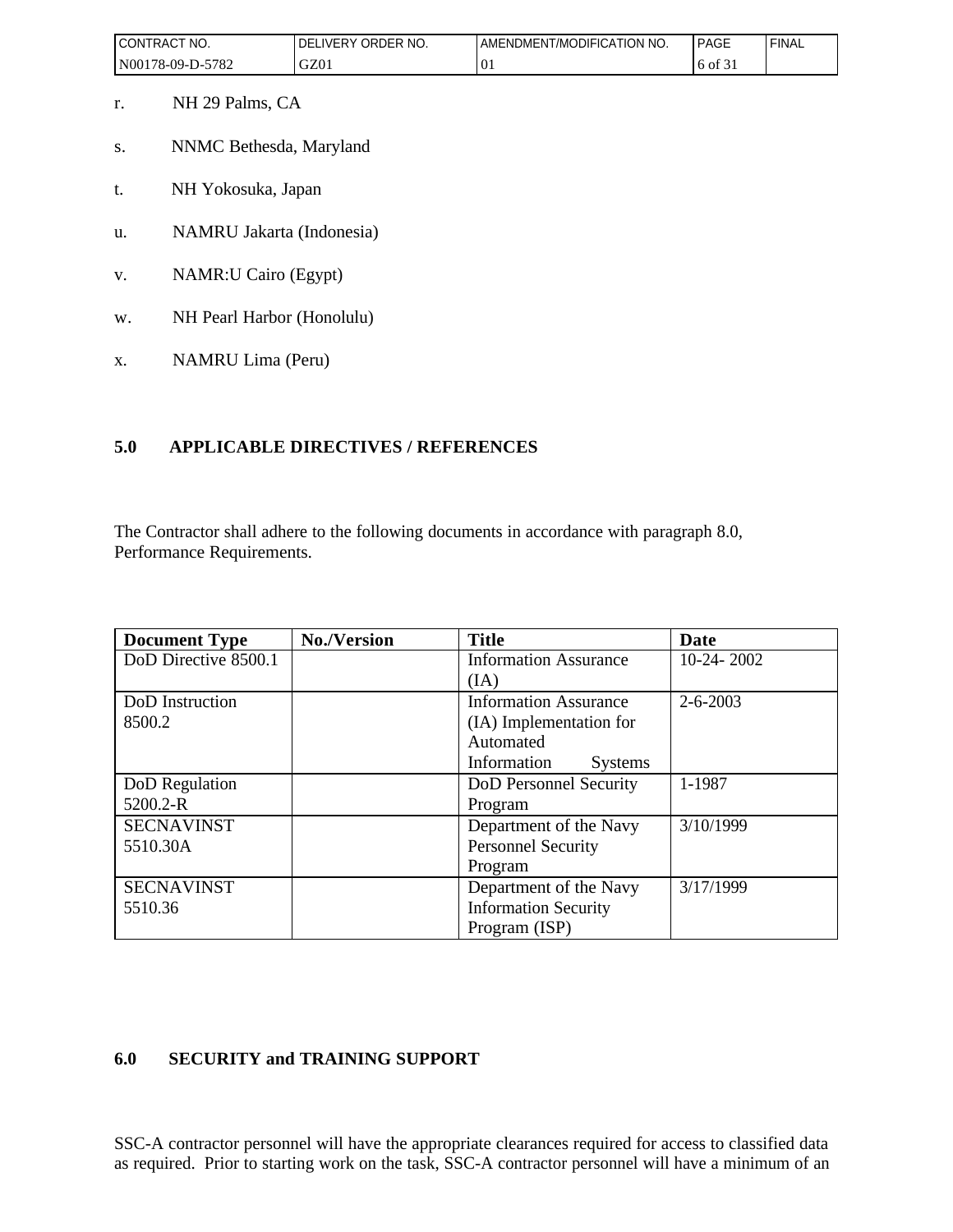| I CONTRACT<br>" NO. | ORDER NO.<br><b>LIVERY</b><br>DEL | AMENDMENT/MODIFICATION NO. | PAGE             | ' FINAL |
|---------------------|-----------------------------------|----------------------------|------------------|---------|
| N00178-09-D-5782    | GZ01                              | ' V.                       | $^{\circ}$ of 31 |         |

interim Secret Security Clearance granted by the Defense Industrial Security Clearance Office (DISCO) and will comply with IT access authorization requirements. In addition, SSC-A contractor personnel will possess the appropriate IT level of access for the required task and position assignment. SSC-A contractor personnel shall handle and safeguard any unclassified but sensitive and classified information in accordance with appropriate Department of Defense security regulations.

The Project Engineer shall determine if the appropriate IT Position Category has been assigned to the respective contractor personnel and inform the contractor of that determination based on the following criteria:

IT-1 Position - Positions in which the incumbent is responsible for the planning, direction, and implementation of a computer security program; major responsibility for the direction, planning and design of a computer system, including the hardware and software; or, can access a system during the operation or maintenance in such a way, and with a relatively high risk for causing grave damage, or realize a significant personal gain. Personnel whose duties meet the criteria for IT-1 Position designation require a favorably adjudicated Single Scope Background Investigation (SSBI) or SSBI Periodic Reinvestigation (SSBI-PR). The SSBI or SSBI-PR shall be updated a minimum of every 5 years.

IT-II Position - Positions in which the incumbent is responsible for the direction, planning, design, operation, or maintenance of a computer system, and whose work is technically reviewed by a higher authority at the IT-II Position level to insure the integrity of the system. Personnel whose duties meet the criteria for an IT-II Position require a favorably adjudicated National Agency Check (NAC).

IT-III Position - All other positions involved in computer activities. Incumbent in this position has nonprivileged access to one or more DoD information systems/applications or database to which they are authorized access. Personnel whose duties meet the criteria for an IT-III Position designation require a favorably adjudicated NAC.

Contractor's request for visit authorization shall be submitted in the appropriate format and coordinated with the SSC-C Project Office.

### **6.1 Personnel Common Access Card (CAC) and PKI Requirements**

SSC-A contractor personnel are required to obtain a Common Access Card (CAC) with PKI for access to Department of Defense facilities (CONUS and OCONUS) and websites. In addition, a hardware solution to securely read the card via a personal computer, and approved software for reading the CAC (ex. ActiveGold) is required.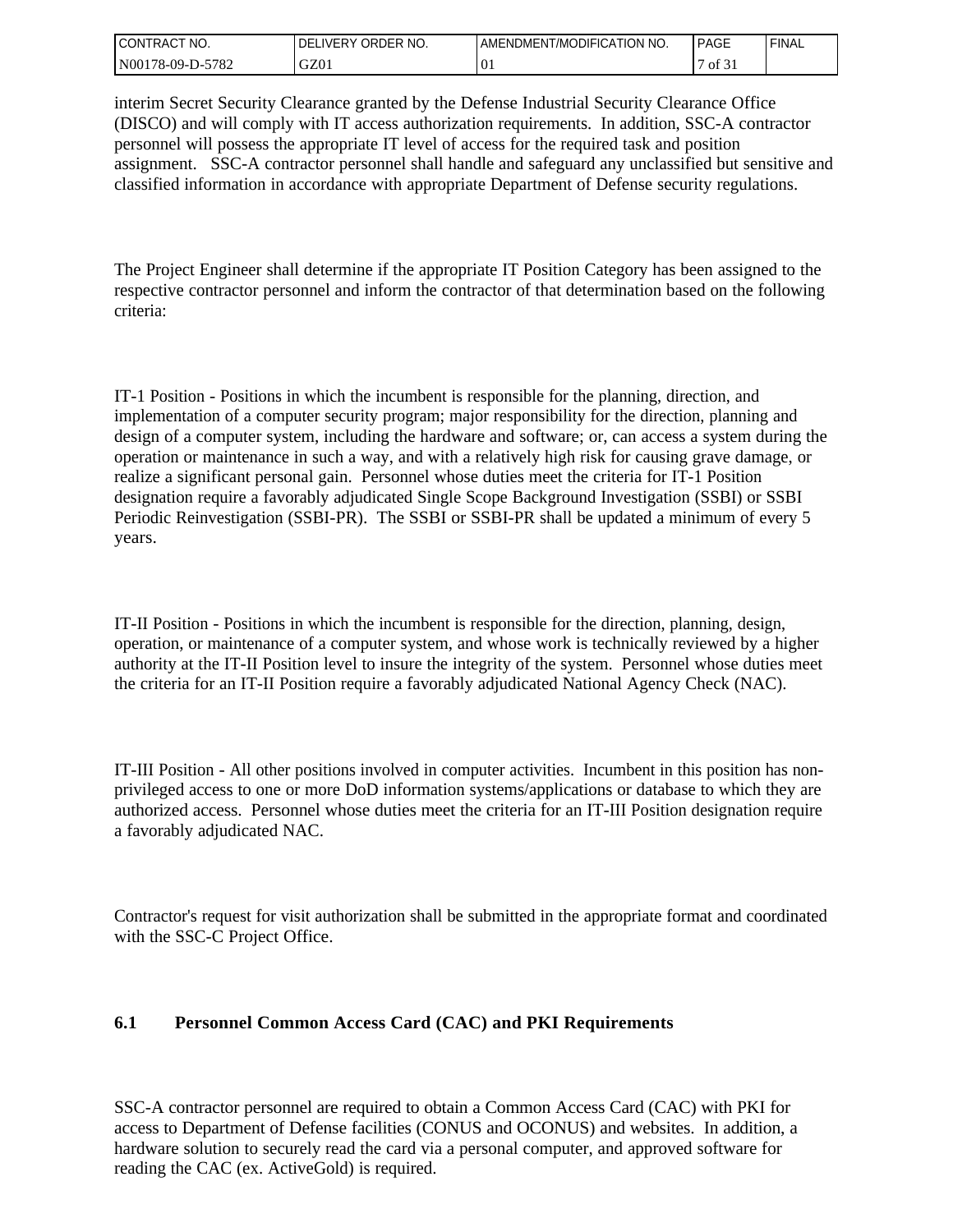| " NO.<br><b>CONTRACT</b><br>$\sim$ | ORDER NO.<br><b>DELIVERY</b> | AMENDMENT/MODIFICATION NO. | PAGE                     | 'FINAL |
|------------------------------------|------------------------------|----------------------------|--------------------------|--------|
| 5782<br>$N00178-09-D-2$            | GZ01                         | $\cdot 0.$                 | $\sim$ $\sim$<br>0Ī<br>8 |        |

#### **6.2 Personnel Supporting Information Assurance (IA) functions**

In accordance with clause 252.239-7001, Contractor personnel supporting Information Assurance (IA) functions shall be appropriately trained and certified prior to being engaged in IA related work. IA Personnel shall be in full compliance with DoD 8570.01-M, Information Assurance Workforce Improvement Program (PWS ref 2.1.\$) and DoDD 8570.1, IA Training, Certification, and Workforce Management (PWS ref 2.1.\$). This includes personnel training being certified/accredited at the appropriate levels of IAT I-III and IAM I-III. This will be verified by the contracting officer who will ensure that contractor personnel are entered in to the Defense Eligibility Enrollment System (DEERS) or other appropriate database. The contractor shall also provide the requested mix of labor categories pertaining to IA applicable tasks as directed by the PCO or Task Order in support of IA training requirements. Contractor personnel not certified within 6 months of assignment of IA duties or who fails to maintain their certified status will not be permitted to carry out the responsibilities of the position, and shall be replaced with personnel that meet the minimum certification requirements as mandated above.

#### **7.0 TASK ORDER MANAGER**

The Task Order Manager (TOM) for this contract is Robin S. Riley, Code 582B0, [robin.riley@navy.mil](mailto:robin.riley@navy.mil), (843) 218-4648. The Project Engineer is Joe Henline, Code 582M1, joseph.henline@navy.mil, (843) 218-4364.

#### **8.0 PERFORMANCE REQUIREMENTS**

The contractor shall provide support to SPAWARSYSCEN Atlantic in conducting Information Assurance (IA), IA Mitigation, Certification and Accreditation (C&A), and Information Assurance Vulnerability Management (IAVM) to support the mission of Navy Medical and Federal Health agencies at locations throughout the CONUS and OCONUS areas as well as incorporate the evaluation of the current IA and security posture of Navy Medical and Federal Health facilities in accordance with DoD 8500.1 and 8500.2. The contractor shall provide support to SPAWAR Atlantic in the conduct of Certification and Accreditation (C&A) efforts to support the mission of Navy Medical and Federal Health systems. The contractor shall also assist in prioritizing short and long term initiatives considering strategic planning alignment, budget, and available funding.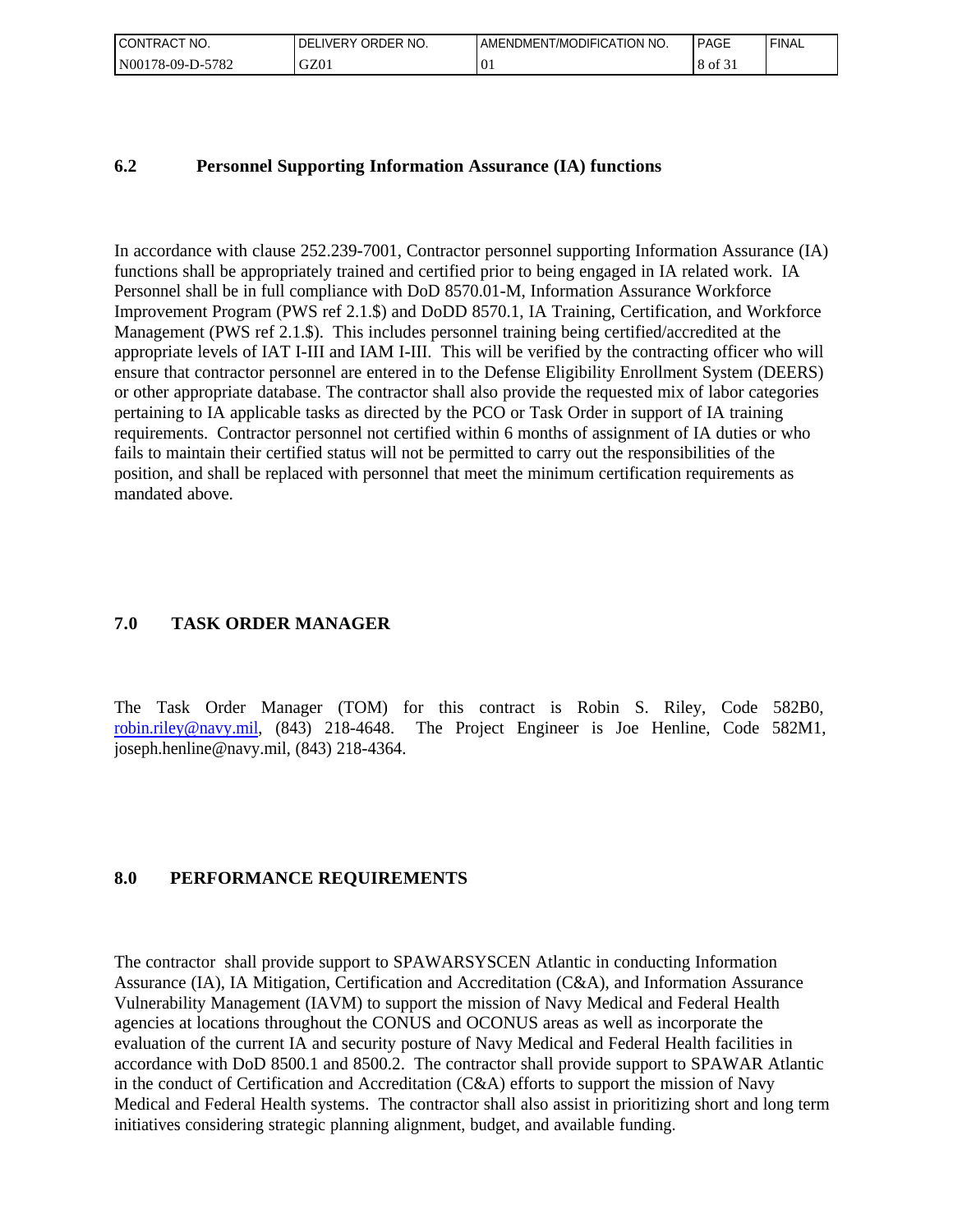| <b>CONTRACT</b><br>NO.<br>$\sim$ | ORDER NO.<br>∟IVERY<br>DFI | AMENDMENT/MODIFICATION NO.       | PAGE                               | 'FINAL |
|----------------------------------|----------------------------|----------------------------------|------------------------------------|--------|
| -5782<br>  N00178-09-D-5         | GZ01                       | $\curvearrowright$<br>$\cdot$ v. | $\mathcal{L}$<br>.400 <sup>4</sup> |        |

### **8.1 Sub-Task 1. Project Management Support**

8.1.1 The contractor shall provide support to SPAWAR Atlantic in the conduct of Information Assurance (IA), IA Mitigation, Certification and Accreditation (C&A), Navy Medicine Network Operations Center (NOC) and Information Assurance Vulnerability Management (IAVM).

8.1.2 The contractor shall appoint a program manager specifically charted with the responsibility of interfacing with the Government on all matters pertaining to this Performance Work Statement. The Program Manager shall direct the contractor's effort through the company's internal management system that shall provide project progress visibility to assure on-time completion of contract requirements. The contractor shall also use best industry practices including ISO/IEC 15288 for System life cycle processes and ISO/IEC 12207 for Software life cycle processes. This shall include providing technical program and project management support that will mitigate the risks to successful program and compliance with SSC Atlantic's Capability Maturity Model Integration (CMMI) Engineering Process Office (EPO) program. The contractor as part of a team will support projects at SPAWAR Atlantic at CMMI Level III. The contractor will be required to utilize the processes and procedures already established for the project and the CMMI program, and deliver products that are compliant with the aforementioned processes and procedures. These tasks require the contractor to research and analyze technical and management information and data, costs, performance trends, and project progress based on earned value management (EVM). The contractor shall participate in design reviews, technical reviews, audits and discussions, and shall provide SPAWAR Atlantic with management status reports that will be updated and delivered on a weekly/monthly basis, or as required.

### **8.2 Sub-Task 2. Facilitation**

8.2.1 The contractor shall assist in planning, coordinating, and facilitating meetings with the principals, develop material to support the meetings, and ensure all action items are tracked through completion. Meetings shall be held weekly unless otherwise directed.

### **8.3 Sub-Task 3. SCTS Deployment Support**

8.3.1 The contractor shall conduct the installation of the JTF/GNO mandated SCTS system to support the IAVM program at locations throughout the CONUS and OCONUS areas.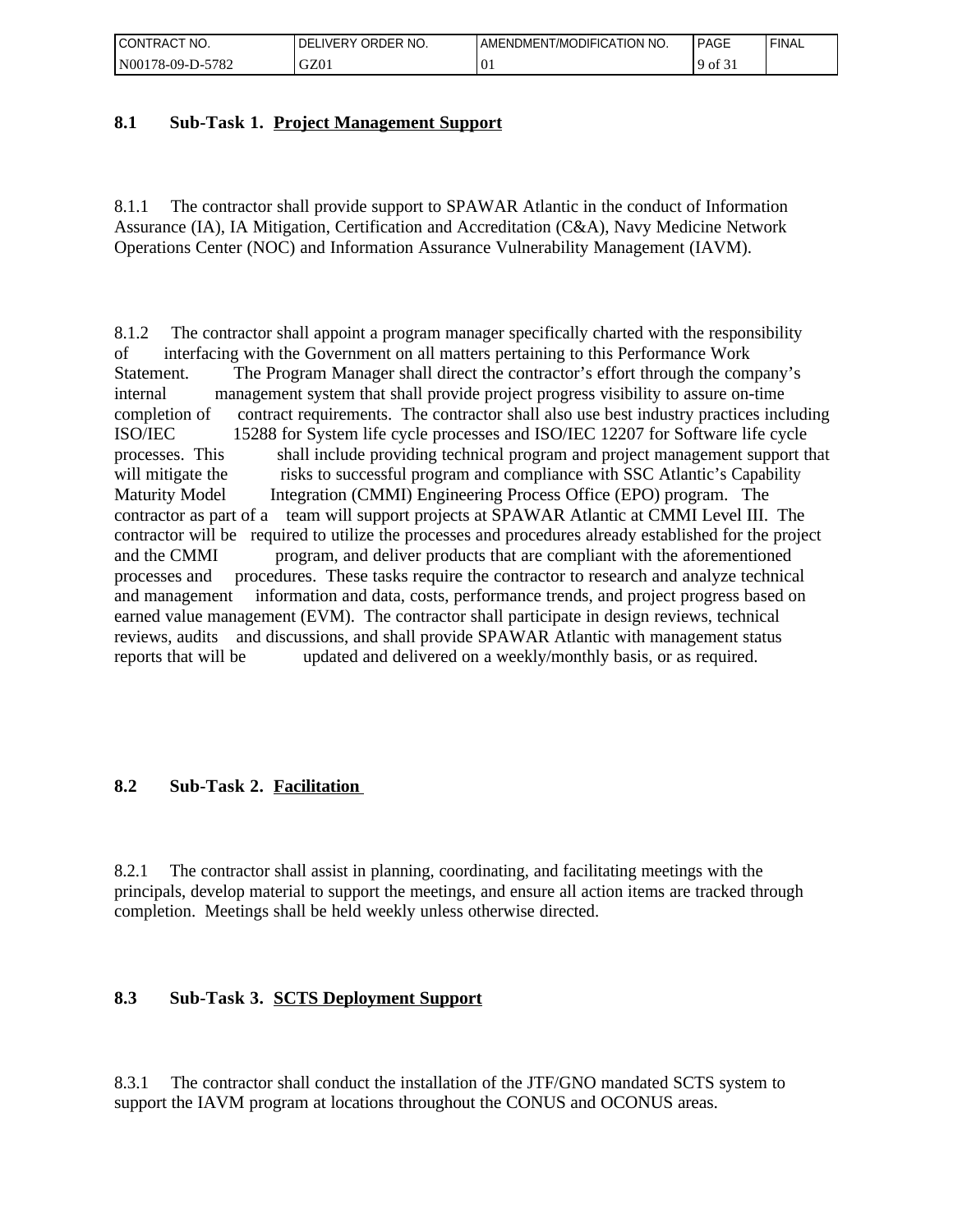| I CONTRACT<br>'NO. | ORDER NO.<br><b>DELIVERY</b> | AMENDMENT/MODIFICATION NO. | PAGE       | 'FINAL |
|--------------------|------------------------------|----------------------------|------------|--------|
| N00178-09-D-5782   | GZ01                         | $\overline{0}$ .           | $10$ of 31 |        |

#### **8.4 Sub-Task 4. Network Device Hardening Analysis**

8.4.1 The contractor shall provide assistance in the management of the network perimeter improvement by ensuring that approved policies are implemented and controlled at the Outside Security Screening Router (OSSR) ACL, Firewall ruleset, and IPSs. This will ensure that only approved Ports, Protocols, Services (PPS) necessary to do business are opened.

### **8.5 Sub-Task 5. Site Network IA Assessment Support**

8.5.1 The contractor shall provide support to SPAWAR Atlantic in the conduct of IA Tiger Team efforts at locations throughout the CONUS and OCONUS areas. These Tiger Team efforts would incorporate the evaluation of the current IA and security posture of these facilities. Final reports would be generated and delivered to SPAWAR Atlantic to support mitigation efforts and the development of an overall IA strategy.

### **8.6 Sub-Task 6. Site Network Remediation and Mitigation support**

8.6.1 The contractor shall conduct the mitigation efforts at locations throughout the CONUS and OCONUS areas. These efforts will incorporate the evaluation of the current IA and security posture of these facilities in accordance with 8500.1 and 8500.2. Also provide final reports to SPAWAR Atlantic that can assist in the development of an overall Enterprise mitigation strategy.

### **8.7 Sub-Task 7. Program of Record and Site Certification and Accreditation Packages**

8.7.1 The contractor shall provide support to SPAWAR Atlantic in the conduct of Certification and Accreditation (C&A) efforts. These efforts would be in accordance with Navy Medical and Federal Health systems IA documentation at various locations throughout the CONUS and OCONUS areas, as required.

### **8.8 Sub-Task 8. Navy Medicine Network Operations Center Support**

8.8.1 The contractor shall provide support to SPAWAR Atlantic in the 24 x 7 x 365 operations of the Navy Medicine Operations Center. These efforts will incorporate IA, router analysis, firewall analysis, and IAVA compliance.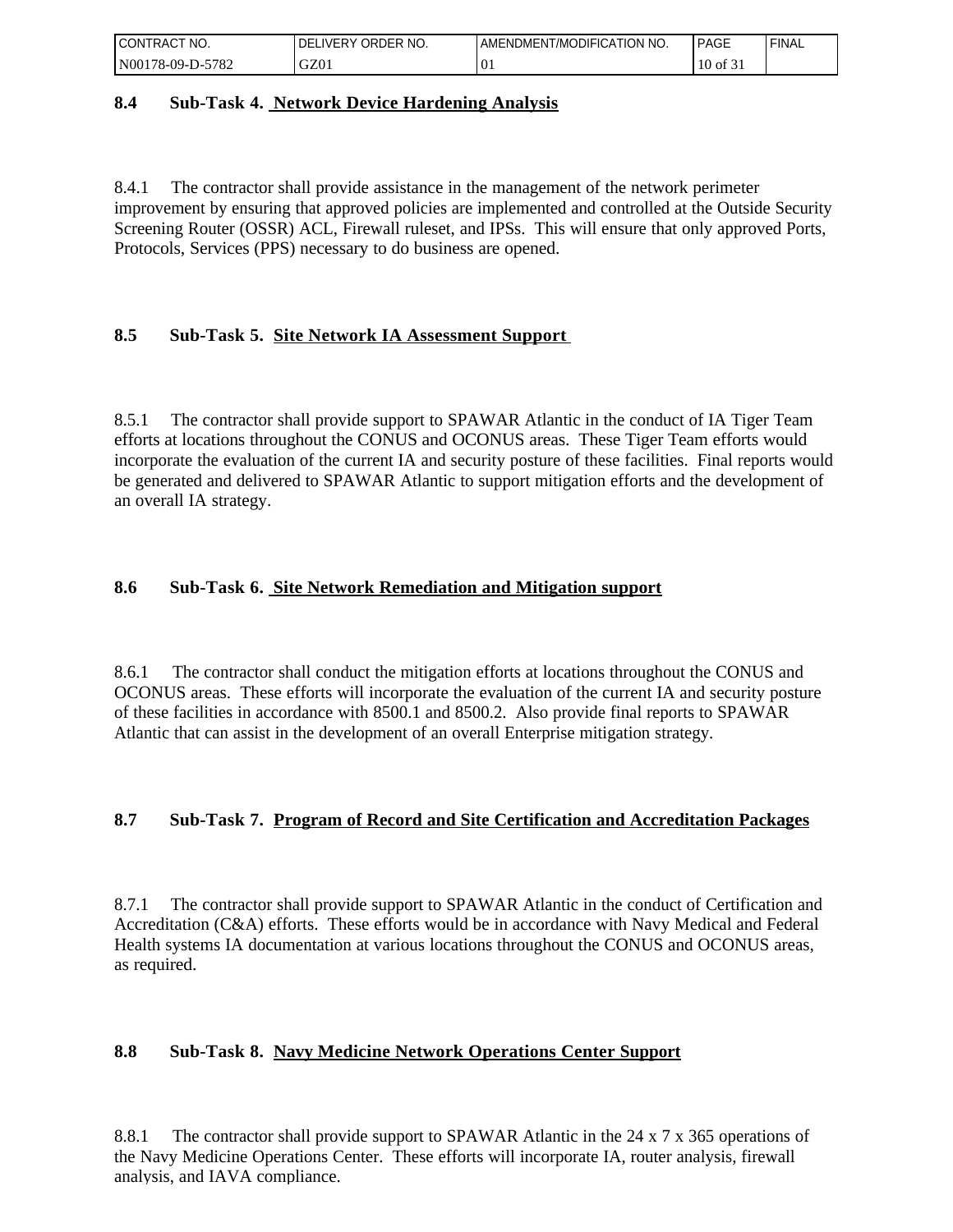| CONTRACT NO.     | I DELIVERY ORDER NO. | AMENDMENT/MODIFICATION NO.         | PAGE | ' FINAL |
|------------------|----------------------|------------------------------------|------|---------|
| N00178-09-D-5782 | GZ01                 | $\curvearrowright$<br>$\mathbf{u}$ | 0131 |         |

### **9.0 GOVERNMENT FURNISHED INFORMATION**

Not applicable.

### **10.0 GOVERNMENT FURNISHED MATERIAL**

Not Applicable

### **11.0 GOVERNMENT FURNISHED EQUIPMENT**

Not Applicable

### **12.0 CONTRACTOR FURNISHED MATERIAL**

Miscellaneous Other Direct Costs (ODCs) such as FedEx shipping.

## **13.0 CONTRACTOR FURNISHED EQUIPMENT**

Not Applicable

### **14.0 TRAVEL REQUIREMENTS**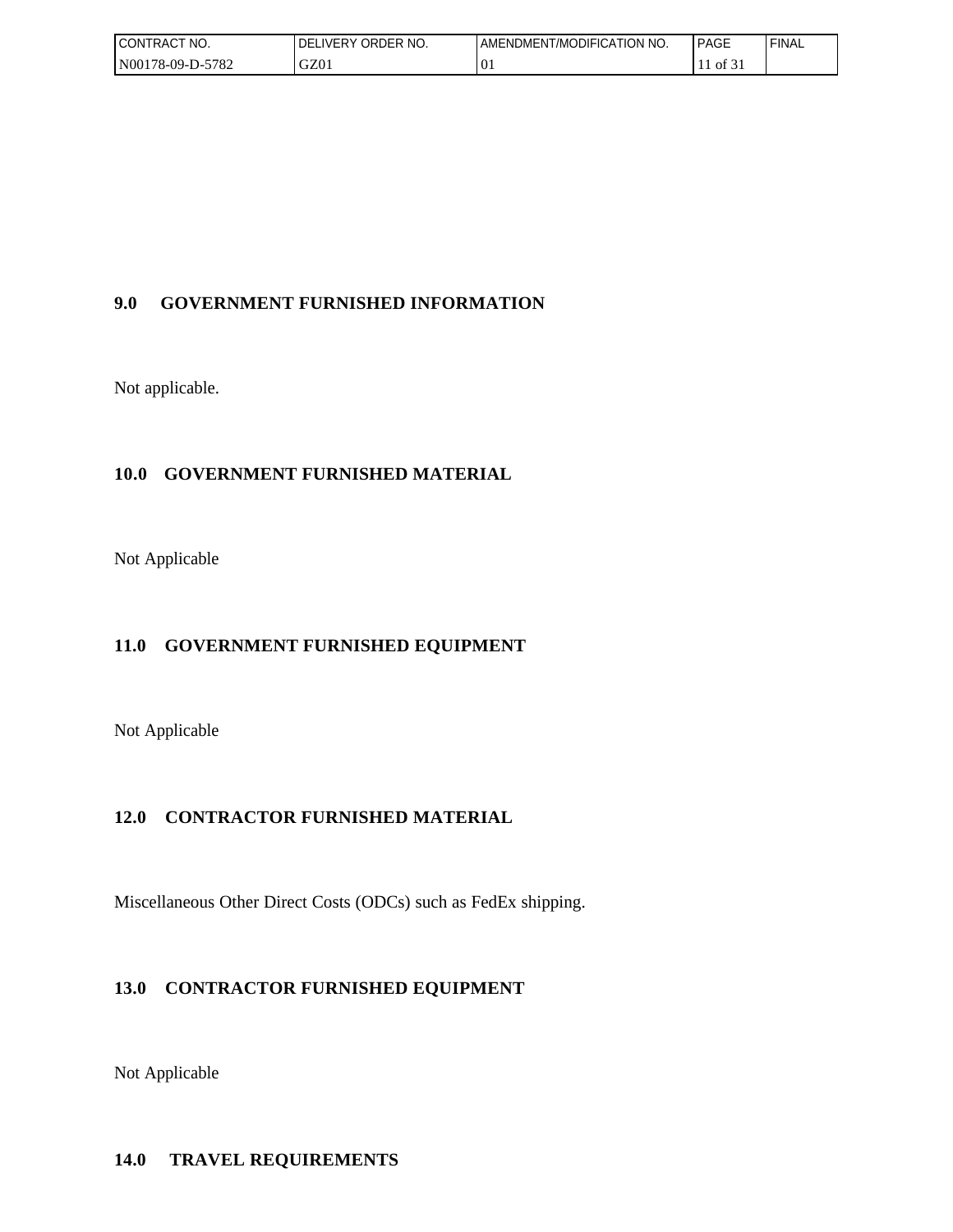| <b>CONTRACT</b><br>'NO.<br>$\sim$ $\sim$ | ORDER NO.<br><b>DELIVERY</b> | AMENDMENT/MODIFICATION NO. | <b>PAGE</b>                                                       | 'FINAL |
|------------------------------------------|------------------------------|----------------------------|-------------------------------------------------------------------|--------|
| $-5782$<br>N00178-09-D-5                 | GZ01                         | $\overline{0}$             | $\sim$ $\sim$<br>$\sim$<br>$\rightarrow$ of $\overline{z}$ .<br>∸ |        |

When it becomes necessary for the contractor to travel, the contractor shall submit a request, via email, to the SPAWARSYSCEN Atlantic Task Order Manager seeking approval to travel before initiating any travel plans. All travel claims shall make reference to the e-mail, letter or phone call that granted approval. Failure to gain prior approval may result in disallowance of invoiced travel claims. Emergent travel as directed by the Project Engineer for upgrade support and engineering solutions provided efforts are fair and reasonable and in accordance with the Joint Travel Regulations.

Estimated travel locations are as follows. The following trips are per annum.

| To                           | # of Trips     | # of people    |
|------------------------------|----------------|----------------|
| San Diego, CA                | $\overline{2}$ | $\overline{2}$ |
| Ocean Side, CA               | $\overline{2}$ | $\overline{2}$ |
| New Orleans, LA              | $\overline{2}$ | $\overline{2}$ |
| Oak Harbor, WA               | $\overline{2}$ | $\overline{2}$ |
| Corpus Christi,<br><b>TX</b> | $\overline{2}$ | $\overline{2}$ |
| Rota Spain                   | $\overline{2}$ | $\overline{2}$ |
| Guam                         | $\overline{2}$ | $\overline{2}$ |
| Guantanamo Bay,<br>Cuba      | $\overline{2}$ | $\overline{2}$ |
| Cherry Point, NC             | $\overline{2}$ | $\overline{2}$ |
| Brenerton,<br>Washington     | 3              | $\overline{2}$ |
| LeMoore,<br>California       | $\overline{2}$ | $\overline{2}$ |
| Sigonella, Italy             | $\overline{2}$ | $\overline{2}$ |
| Naples, Italy                | $\overline{2}$ | $\overline{2}$ |
| Okinawa, Japan               | $\overline{2}$ | $\overline{2}$ |
| Pensacola, FL                | 3              | $\overline{2}$ |
| 29 Palms, CA                 | 3              | $\overline{2}$ |
| Bethesda,                    | $\overline{6}$ | $\overline{2}$ |
| Maryland                     |                |                |
| Yokosuka, Japan              | $\overline{2}$ | $\overline{2}$ |
| Jakarta, Indonesia           | $\overline{2}$ | $\overline{2}$ |
| Cairo, Egypt                 | $\overline{2}$ | $\overline{2}$ |
| Pearl Harbor, HI             | $\overline{c}$ | $\overline{2}$ |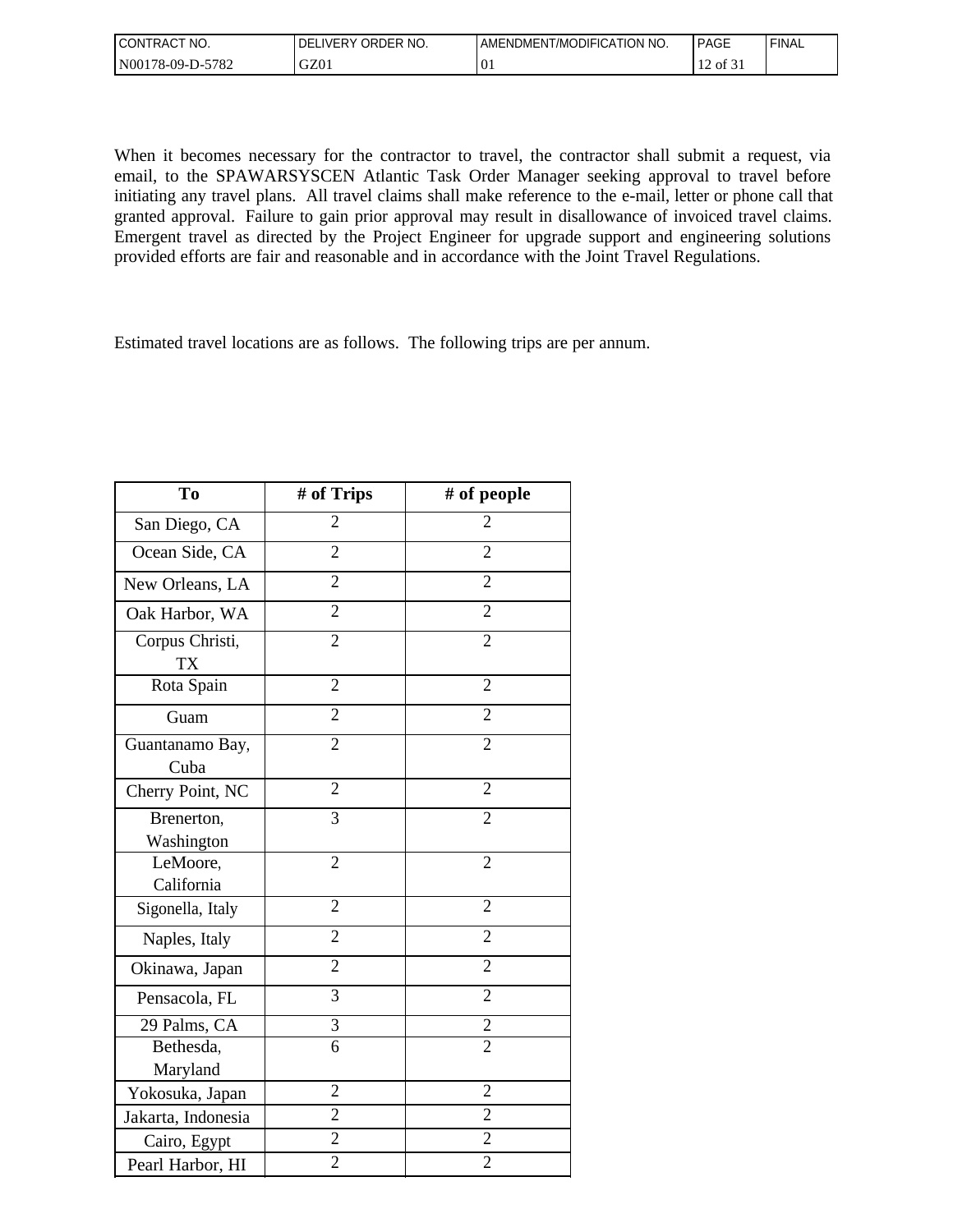| <b>I CONTRACT NO.</b> | DELIVERY ORDER NO. |    | AMENDMENT/MODIFICATION NO. | PAGE     | ' FINAL |
|-----------------------|--------------------|----|----------------------------|----------|---------|
| N00178-09-D-5782      | GZ01               | 01 |                            | 13 of 31 |         |
|                       |                    |    |                            |          |         |
| Lima, Peru            |                    | ∽  |                            |          |         |

### **15.0 DELIVERABLES**

- a. Conference, Meeting Minutes and Presentation Reports as required CDRL A001
- b. Technical Reports as required CDRL A002
- c. Monthly Status Reports CDRL A003
- d. Monthly Financial Reports CDRL A004
- e. Weekly Activity Reports (WAR) CDRL A005
- f. White Papers CDRL A006
- g. NOC Operations CDRL A007
- h. Network Architecture Analysis Design as required CDRL A008

| <b>Type of Technical Reports - A002</b> |
|-----------------------------------------|
| <b>NOC</b> Operations                   |
| Network Architecture Analysis Design    |
| <b>Mitigation Reports</b>               |
| <b>SSAA Gap Analysis</b>                |

### **16.0 WORKLOAD ESTIMATE**

The following workload data is provided for informational purposes only to assist you in estimating the price of this Contract.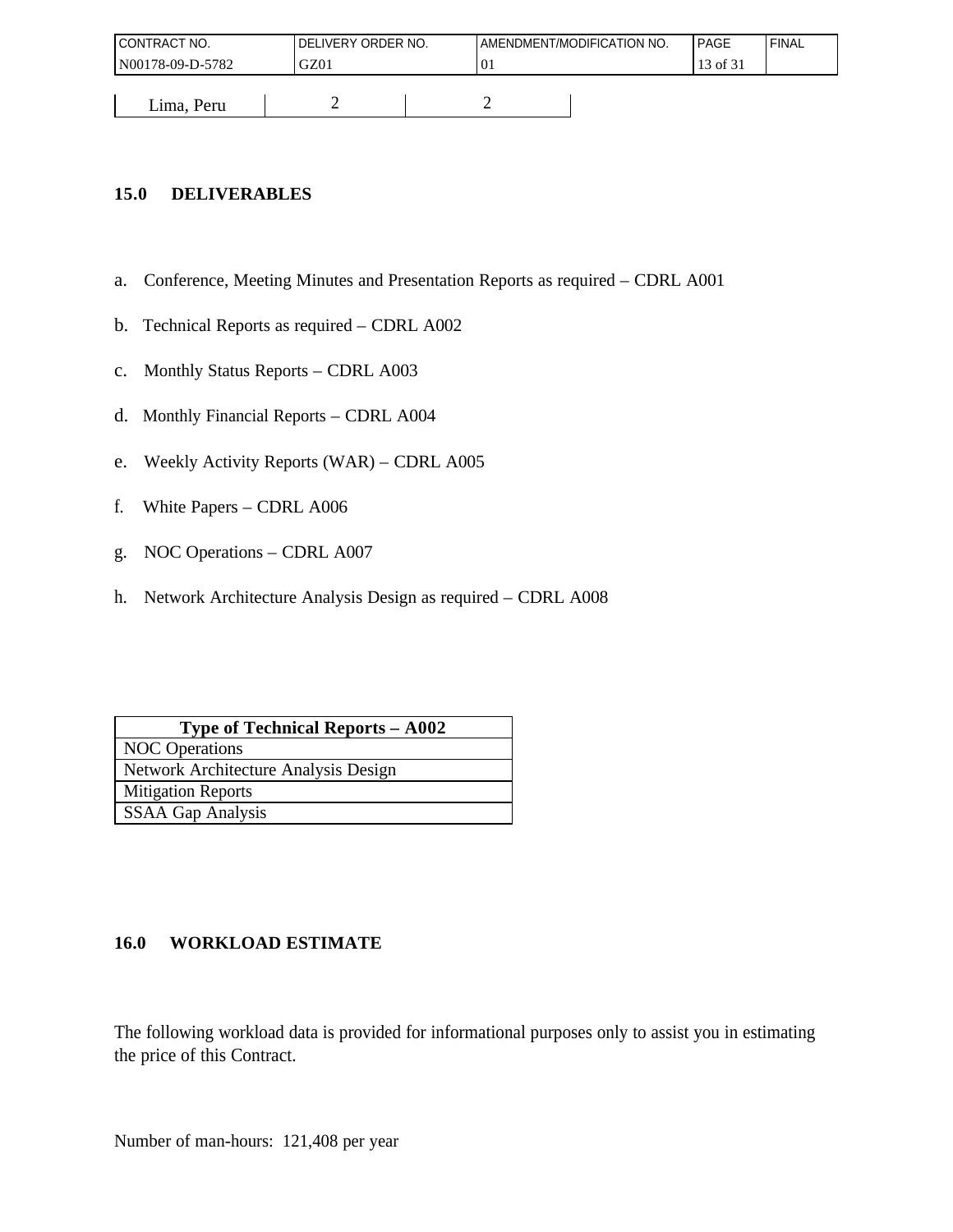| I CONTRACT<br>NO. | ORDER NO.<br>DEL<br><b>LIVERY</b> | AMENDMENT/MODIFICATION NO. | <b>PAGE</b> | ' FINAL |
|-------------------|-----------------------------------|----------------------------|-------------|---------|
| N00178-09-D-5782  | GZ01                              | $\Omega$<br>νı             | 0131<br>14  |         |

Other Direct Costs: \$300,000 per year

#### C-313 SECURITY REQUIREMENTS (DEC 1999)

The work to be performed under this contract as delineated in the DD Form 254, Attachment No. 2 [Contracting officer insert attachment number] involves access to and handling of classified material up to and including Secret.

In addition to the requirements of the FAR 52.204-2 "Security Requirements" clause, the Contractor shall appoint a Security Officer, who shall (1) be responsible for all security aspects of the work performed under this contract, (2) assure compliance with the National Industry Security Program Operating Manual (DODINST 5220.22M), and (3) assure compliance with any written instructions from the Security Officer Code OA1, SPAWAR Systems Center Charleston, P.O. Box 190022, North Charleston, SC 29419-9022.

#### C-315 WORKWEEK (DEC 1999)

(a) All or a portion of the effort under this contract will be performed on a Government installation. The normal workweek for Government employees at SPAWAR Systems Center Charleston and its Detachments is Monday through Friday 0730 to 1600. Work at this Government installation, shall be performed by the contractor within the normal workweek unless differing hours are specified on the individual task orders. Following is a list of holidays observed by the Government:

Name of Holiday Time of Observance

New Year's Day 1 January

Martin Luther King Jr. Day Third Monday in January

President's Day Third Monday in February

Memorial Day Last Monday in May

Independence Day 4 July

Labor Day First Monday in September

Columbus Day Second Monday in October

Veteran's Day 11 November

Thanksgiving Day Fourth Thursday in November

Christmas Day 25 December

(b) If any of the above holidays occur on a Saturday or a Sunday, then such holiday shall be observed by the Contractor in accordance with the practice as observed by the assigned Government employees at the using activity.

(c) If the Contractor is prevented from performance as the result of an Executive Order or an administrative leave determination applying to the using activity, such time may be charged to the contract as direct cost provided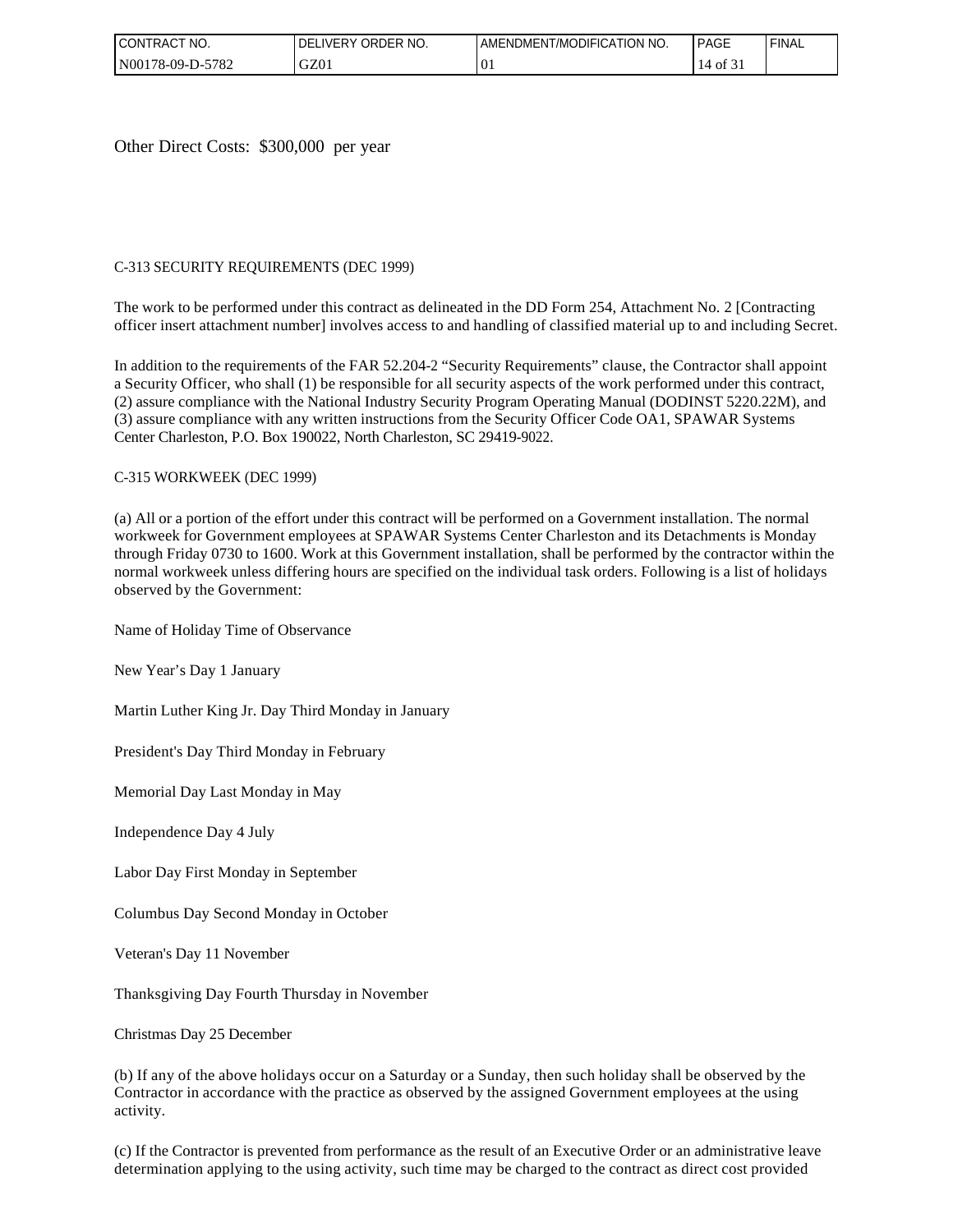| I CONTRACT<br>" NO. | ORDER NO.<br><b>DELIVERY</b> | AMENDMENT/MODIFICATION NO. | PAGE     | ' FINAL |
|---------------------|------------------------------|----------------------------|----------|---------|
| N00178-09-D-5782    | GZ01                         | $^{10}$                    | 15 of 31 |         |

such charges are consistent with the Contractor's accounting practices.

(d) This contract does not allow for payment of overtime during the normal workweek for employees who are not exempted from the Fair Labor Standards Act unless expressly authorized by the Ordering Officer. Under Federal regulations the payment of overtime is required only when an employee works more than 40 hours in a normal week period.

C-317 NOTICE TO CONTRACTOR OF CERTAIN DRUG DETECTION PROCEDURES (DEC 1999)

(a) Pursuant to Navy policy applicable to both Government and contractor personnel, measures will be taken to prevent the introduction and utilization of illegal drugs and related paraphernalia into Government Work areas.

(b) In furtherance of the Navy's drug control program, unannounced periodic inspections of the following nature may be conducted by installation security authorities:

(1) Routine inspection of contractor occupied work spaces.

(2) Random inspections of vehicles on entry or exit, with drug detection dog teams as available, to eliminate them as a safe haven for storage of or trafficking in illegal drugs.

(3) Random inspections of personnel possessions on entry or exit from the installation.

(c) When there is probable cause to believe that a contractor employee on board a naval installation has been engaged in use, possession or trafficking of drugs, the installation authorities may detain said employee until the employee can be removed from the installation, or can be released to the local authorities having jurisdiction.

(d) Trafficking in illegal drug and drug paraphernalia by contract employees while on a military vessel/installation may lead to possible withdrawal or downgrading of security clearance, and/or referral for prosecution by appropriate law enforcement authorities.

(e) The contractor is responsible for the conduct of employees performing work under this contract and is, therefore, responsible to assure that employees are notified of these provisions prior to assignment.

(f) The removal of contractor personnel from a Government vessel or installation as a result of the drug offenses shall not be cause for excusable delay, nor shall such action be deemed a basis for an equitable adjustment to price, delivery or other provisions of this contract.

C-718 ACCESSIBILITY OF ELECTRONIC AND INFORMATION TECHNOLOGY (JUN 2001)

(a) Each Electronic and Information Technology (EIT) supply or service provided under this contract shall comply with the EIT Accessibility Standards listed below:

[The Contracting Officer shall consult with the program office to determine which standards listed in subsection (a) apply and shall check all applicable standards prior to issuing the solicitation.]

\_\_36 C.F.R. § 1194.21 (Software Applications and operating systems

\_\_36 C.F.R. § 1194.22 (Web-based and internet information and applications)

\_\_36 C.F.R. § 1194.23 (Telecommunications products)

\_\_36 C.F.R. § 1194.24 (Video and multimedia products)

\_\_36 C.F.R. § 1194.25 (Self contained, closed products)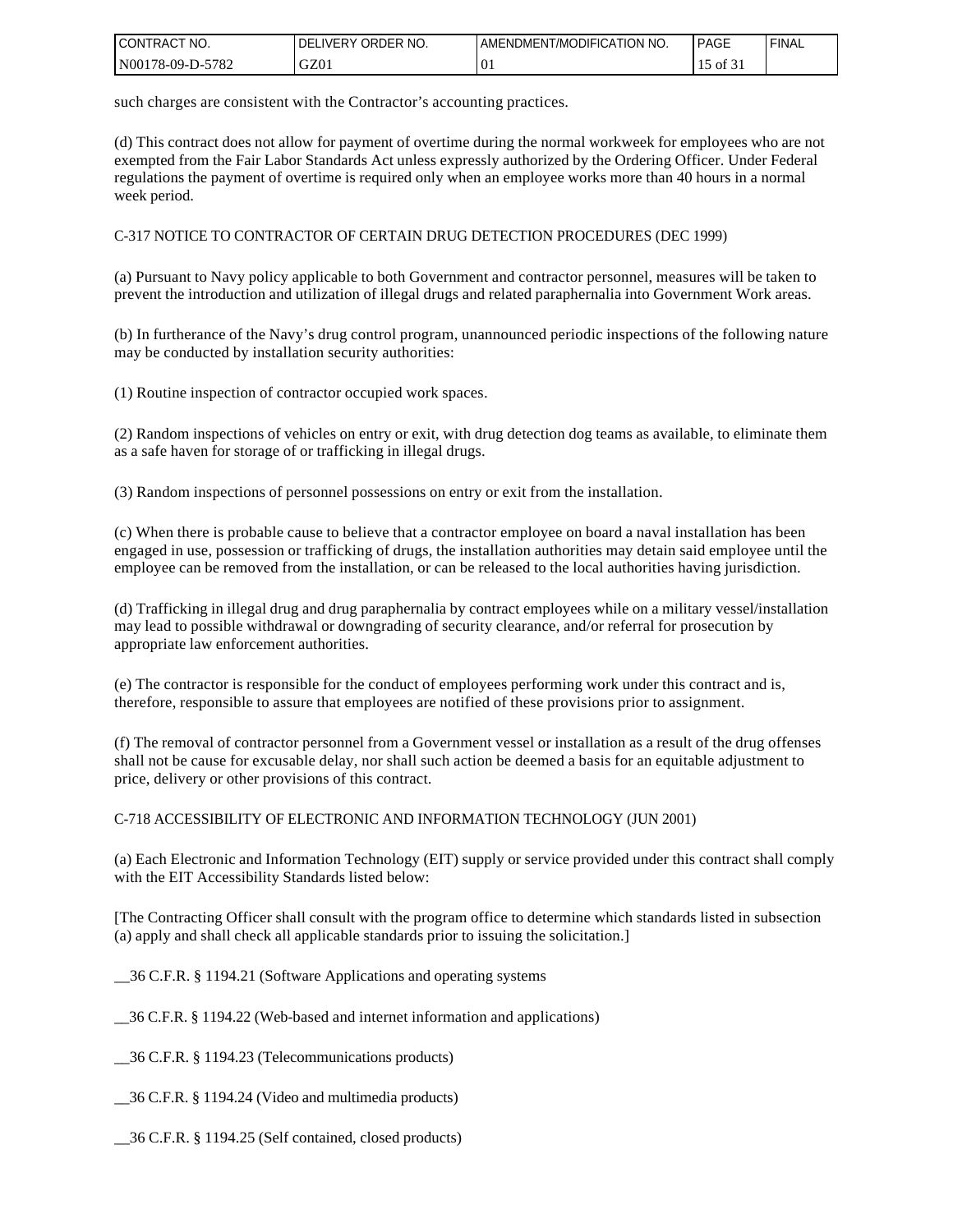| I CONTRACT NO.   | ORDER NO.<br><b>DELIVERY</b> | I AMENDMENT/MODIFICATION NO. | PAGE     | ' FINAL |
|------------------|------------------------------|------------------------------|----------|---------|
| N00178-09-D-5782 | GZ01                         | . U.                         | 16 of 31 |         |

\_\_36 C.F.R. § 1194.26 (Desktop and portable computers)

In addition, each EIT supply or service provided under this contract shall comply with 36 C.F.R. § 1194.31 (Functional performance criteria) and 36 C.F.R. § 1194.41 (Information, documentation, and support).

(b) If the Contracting Officer determines that any supply or service delivered under this contract does not comply with the EIT Accessibility Standards, the Contracting Officer will notify the Contractor in writing accordingly. If the Contractor fails to promptly correct or replace the nonconforming products or services with conforming products or services within the delivery schedule contained in the contract, the Government will have the rights and remedies contained in the contract.

(End of specification)

C-719 EXEMPTION FROM ELECTRONIC AND INFORMATION TECHNOLOGY ACCESSIBILITY REQUIREMENTS (JUN 2001)

(a) The Government has determined that the following exemption(s) to the Electronic and Information Technology (EIT) Accessibility Standards (36 C.F.R. § 1194) are applicable to this procurement:

\_\_\_\_ The EIT to be provided under this contract has been designated as a National Security System.

The EIT acquired by the contractor is incidental to this contract.

The EIT to be provided under this contract would require a fundamental alteration in the nature of the product or its components in order to comply with the EIT Accessibility Standards.

The EIT to be provided under this contract will be located in spaces frequented only by service personnel for maintenance, repair, or occasional monitoring of equipment.

\_\_\_\_ Compliance with the EIT Accessibility Standards would impose an undue burden on the agency.

\_\_\_\_ The EIT to be provided under this contract is purchased in accordance with FAR Subpart 13.2 prior to January 1, 2003.

(b) Notwithstanding that an exemption exists, the Contractor may furnish supplies or services provided under this contract that comply with the EIT Accessibility Standards (36 C.F.R. § 1194).

C-720 PERFORMANCE BASED REVIEW AND ACCEPTANCE PROCEDURES

This is a performance based order, as defined in FAR Part 37.6. Contractor performance will be reviewed in accordance with the Quality Assurance Plan as follows:

#### QUALITY ASSURANCE PLAN

(1) Objective: The purpose of this plan is to provide a quality assurance plan for the services contracted under this Task Order. This plan provides a basis for the Task Order Manager (TOM) to evaluate the quality of the contractor's performance. The oversight provided for in this plan, and the remedy established, will help ensure that service levels are of high quality throughout the task order term.

(2) Performance Standards:

a. The deliverables under this task order will be consistently technically accurate.

b. The services delivered under this task order will be consistently of high quality.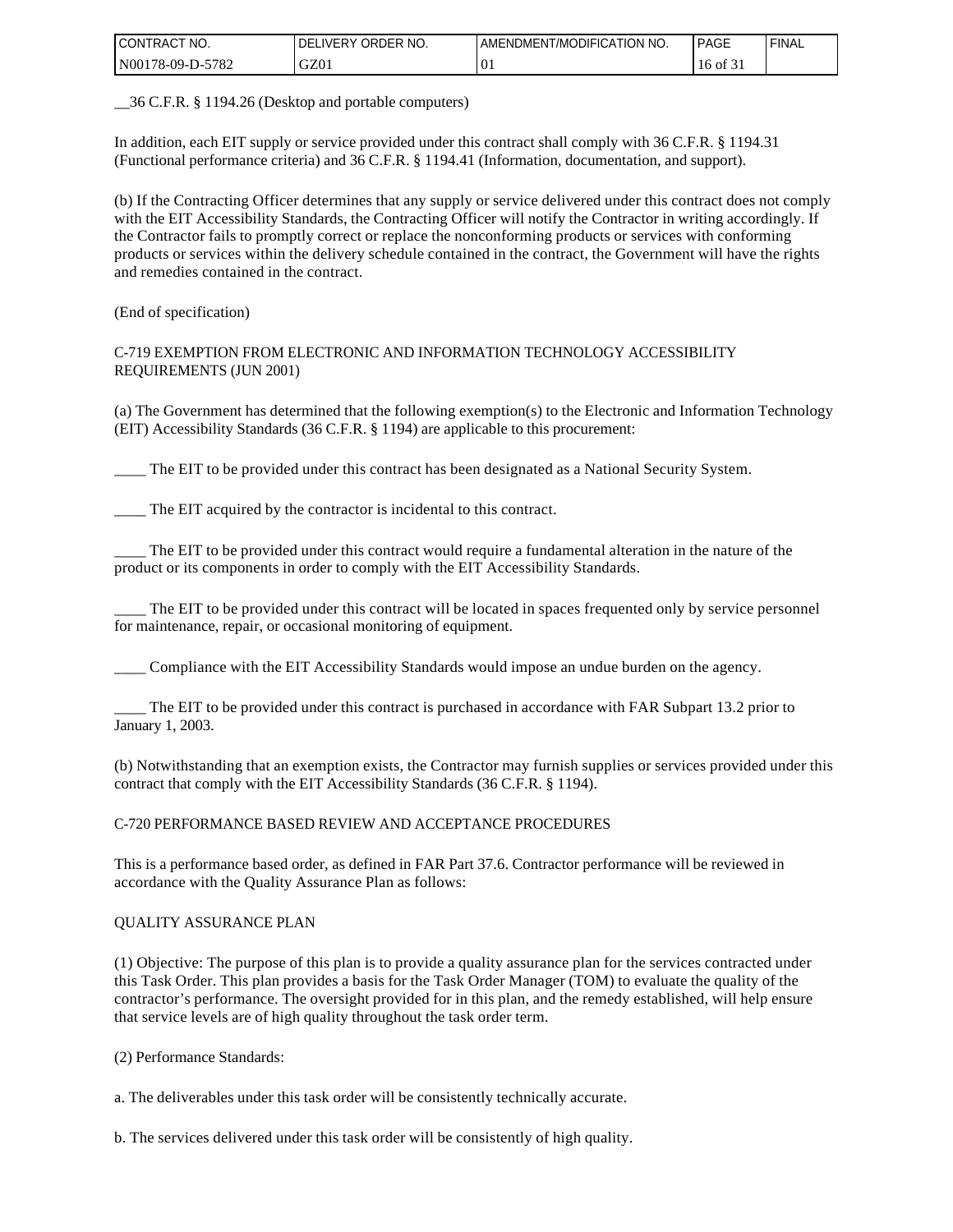| I CONTRACT NO.   | DELIVERY ORDER NO. | I AMENDMENT/MODIFICATION NO. | <b>PAGE</b> | 'FINAL |
|------------------|--------------------|------------------------------|-------------|--------|
| N00178-09-D-5782 | GZ01               | $\overline{0}$               | of $31$     |        |

c. The contractor's cost control efforts under this task order will be consistently effective (applicable to cost reimbursement task orders).

d. The contractor will be consistently responsive to Government customers in its performance of this task order.

e. For the purposes of this plan, "consistently" is defined as "generally holding true", "persistently over time", and/or "overall uniformly".

(3) Evaluation Methods: The TOM will conduct performance evaluations based on the standards in paragraph 2 above using the following technique:

a. During the performance period of the task order, the TOM will continually and proactively monitor contractor efforts and obtain input from other Government personnel with performance oversight functions to ascertain the level of compliance with the Performance Standards.

b. Every 12 months after the effective date of the task order, the TOM will prepare a Task Order Performance Evaluation (TOPE) documenting the results of the efforts performed under paragraph 3.a. above.

c. The TOM will upload the TOPE to the SeaPort Portal.

(4) Remedy

a. If the annual Performance Evaluation indicates that the contractor has not met one or more of the Performance Standards, the following negative remedy becomes effective: the TOM will submit a negative TOPE on the SeaPort Portal for the applicable Performance Standard.

b. This is a significant negative remedy as the TOPE is a key part of the Performance Monitoring process which:

i. Provides input to the annual Contractor Performance Assessment Report (CPAR); and

ii. Determines the contractor's ability to earn term extensions to its basic SeaPort-e contract in accordance with the Award Term provisions contained therein.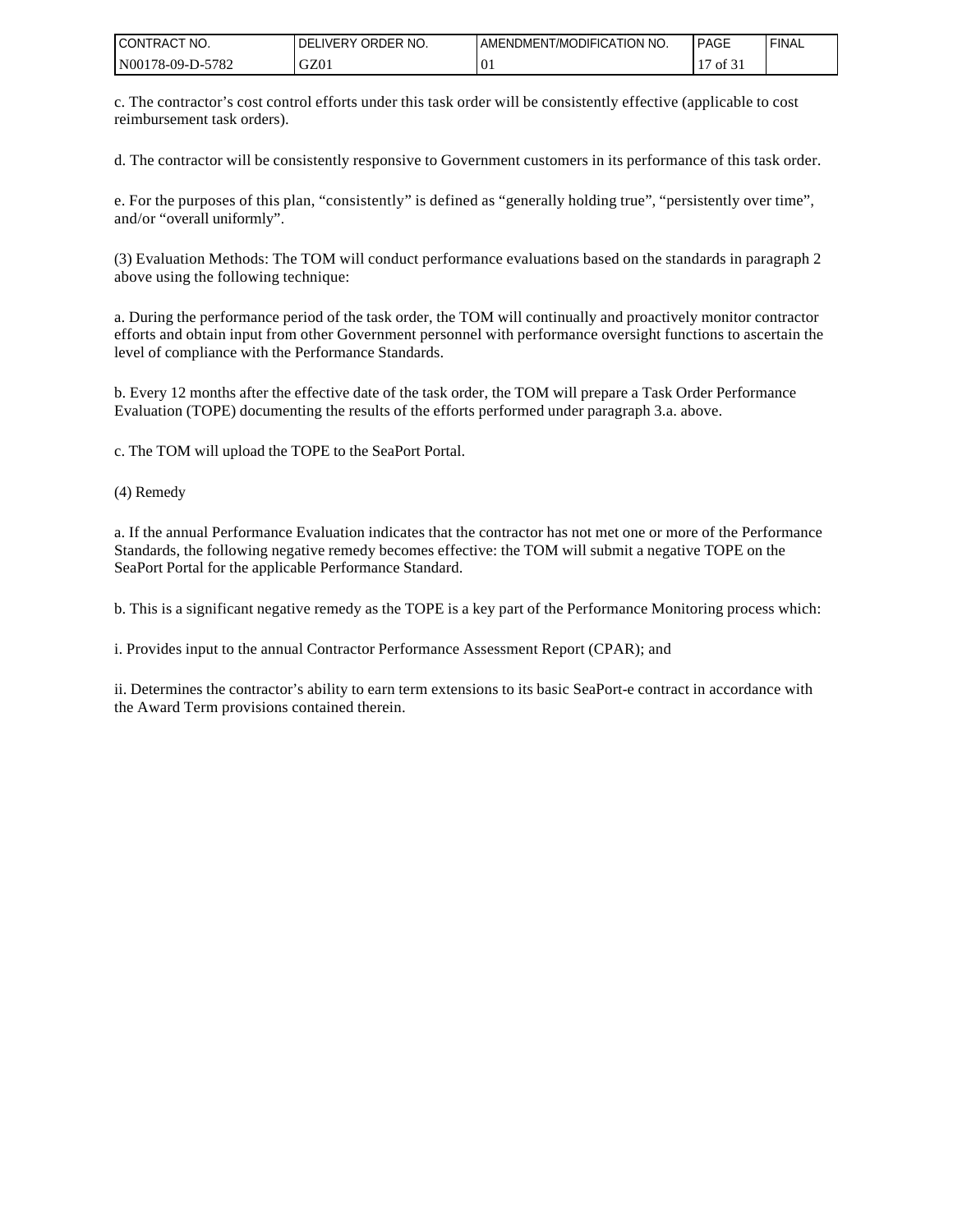| I CONTRACT<br>NO. | ORDER NO.<br>LIVERY<br>DEL | <b>LAMENDMENT/MODIFICATION NO.</b> | <b>PAGE</b> | ' FINAL |
|-------------------|----------------------------|------------------------------------|-------------|---------|
| N00178-09-D-5782  | GZ01                       | $\Omega$<br>υı                     | 18<br>0t    |         |

## **SECTION D PACKAGING AND MARKING**

SHIP TO INFORMATION:

See Section G - Task Order Manager

Packaging and Marking shall be in accordance with Section D of the SeaPort-e Multiple Award IDIQ contract.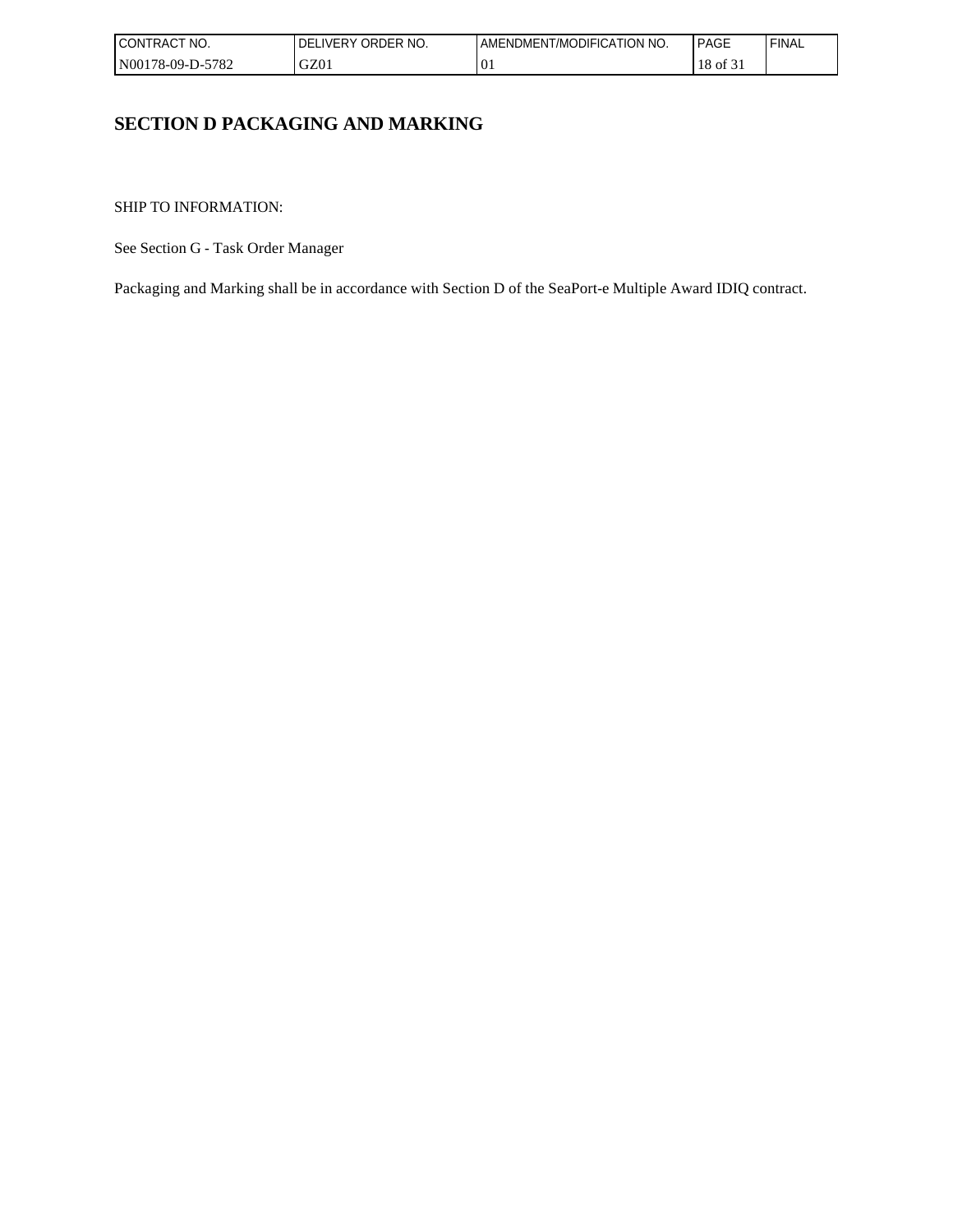| I CONTRACT<br>NO. | ORDER NO.<br><b>DELIVERY</b> | AMENDMENT/MODIFICATION NO.     | <b>PAGE</b> | 'FINAL |
|-------------------|------------------------------|--------------------------------|-------------|--------|
| N00178-09-D-5782  | GZ01                         | $\Omega$<br>$\cdot \mathbf{u}$ | 19<br>0t    |        |

## **SECTION E INSPECTION AND ACCEPTANCE**

E-303 INSPECTION AND ACCEPTANCE- - DESTINATION (JAN 2002)

Inspection and acceptance of the services to be furnished hereunder shall be made at destination by the Task Order Manager or his duly authorized representative.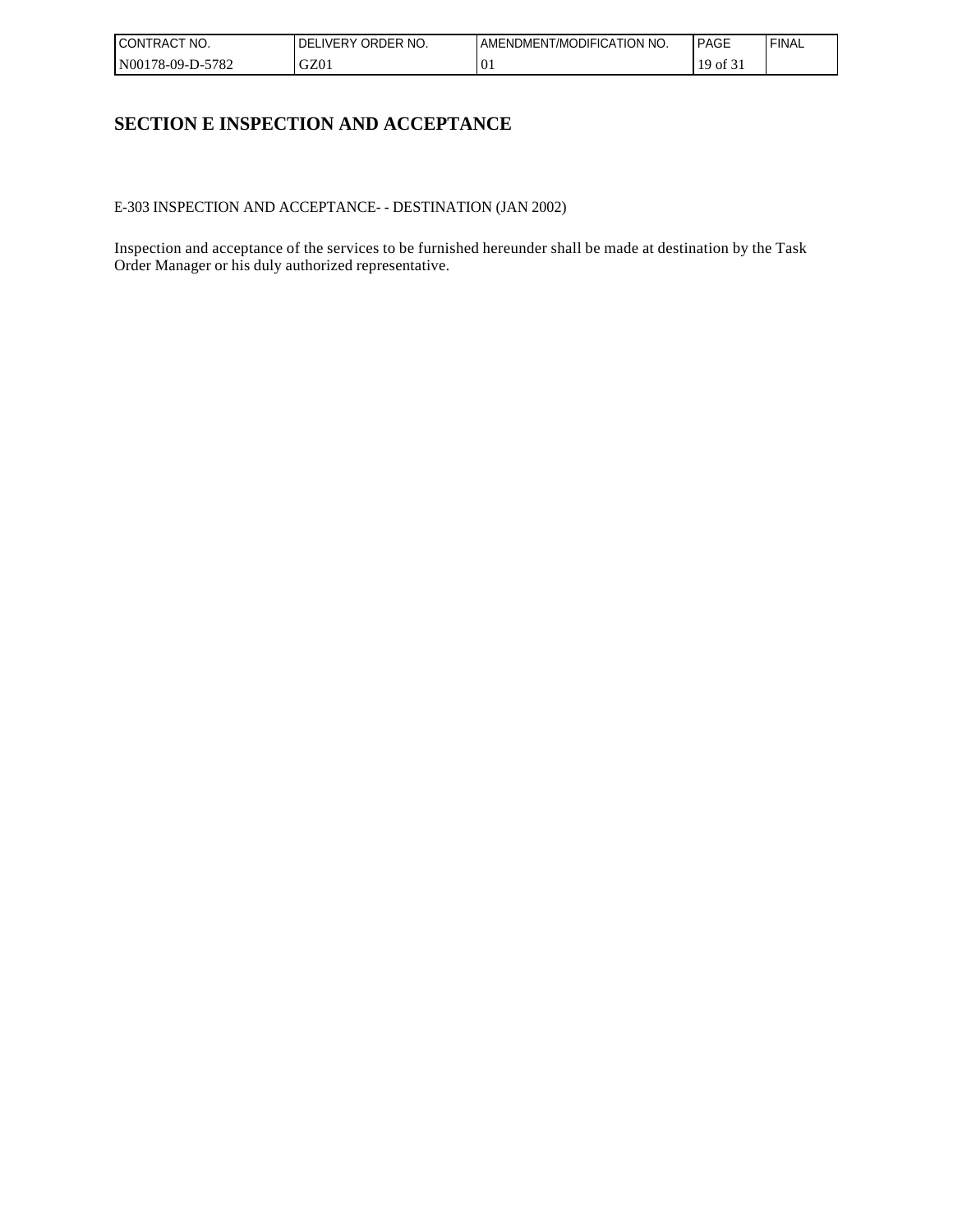| <b>CONTRACT</b><br>NO. | ORDER NO.<br><b>DELIVERY</b> | AMENDMENT/MODIFICATION NO. | <b>PAGE</b> | <b>FINAL</b> |
|------------------------|------------------------------|----------------------------|-------------|--------------|
| N00178-09-D-5782       | GZ01                         | $^{10}$                    | 20 of 31    |              |

### **SECTION F DELIVERABLES OR PERFORMANCE**

CLIN - DELIVERIES OR PERFORMANCE

The periods of performance for the following Items are as follows:

| 4001 | $1/11/2012 - 1/10/2013$ |
|------|-------------------------|
| 6001 | $1/11/2012 - 1/10/2013$ |

The periods of performance for the following Option Items are as follows:

| 4002 | $1/11/2013 - 1/10/2014$ |
|------|-------------------------|
| 4003 | $1/11/2014 - 1/10/2015$ |
| 4004 | $1/11/2015 - 1/10/2016$ |
| 4005 | $1/11/2016 - 1/12/2017$ |
| 6002 | 1/11/2013 - 1/10/2014   |
| 6003 | $1/11/2014 - 1/10/2015$ |
| 6004 | $1/11/2015 - 1/10/2016$ |
| 6005 | $1/11/2016 - 1/10/2017$ |

Services to be performed hereunder will be provided at (insert specific address and building etc.)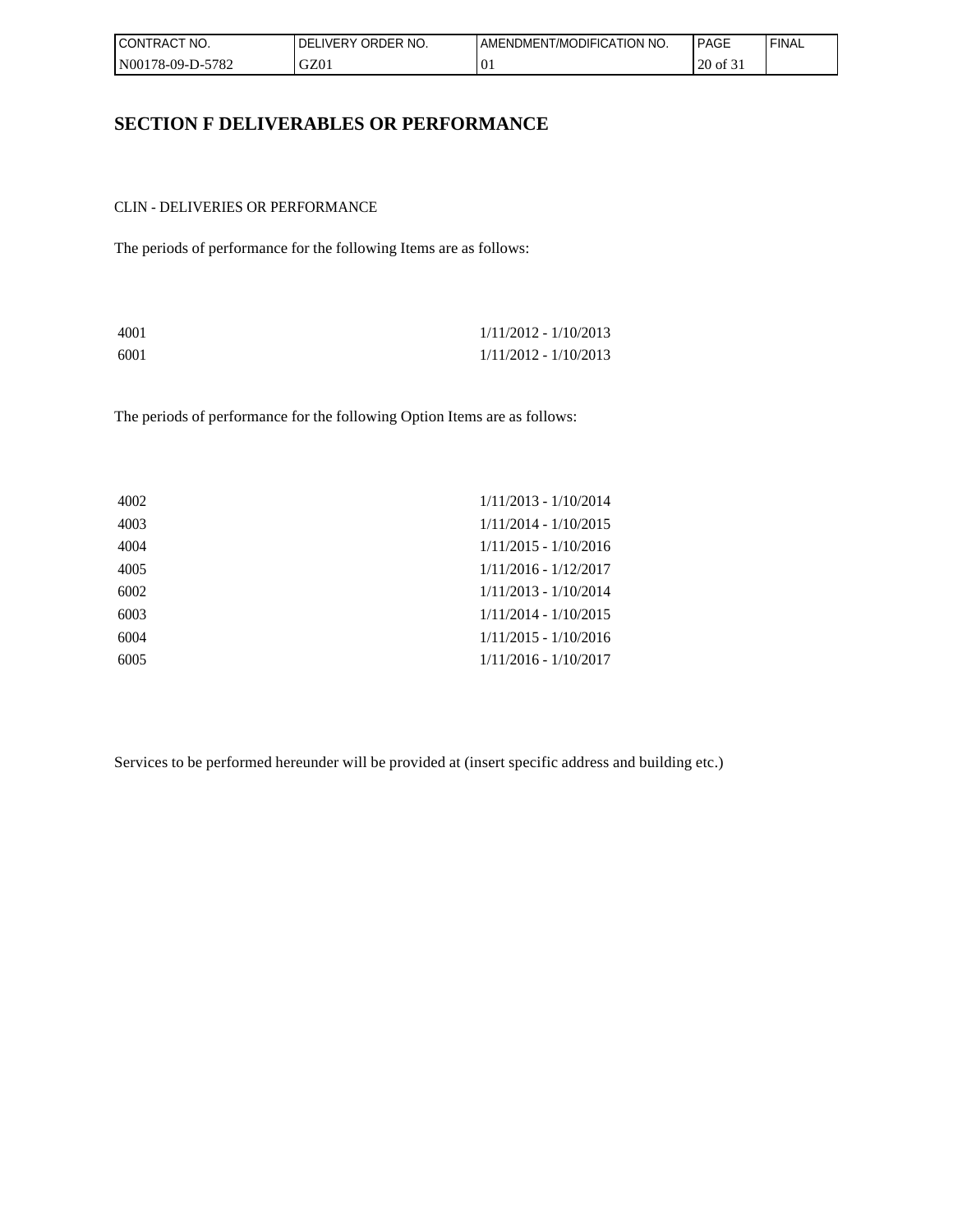| <b>CONTRACT</b><br>$\sim$ $\sim$<br>NO. | I DELIVERY ORDER NO. | ENDMENT/MODIFICATION NO.<br><b>AME</b> | <b>PAGE</b>              | <b>FINAL</b> |
|-----------------------------------------|----------------------|----------------------------------------|--------------------------|--------------|
| N00178-09-D-5<br>-5782                  | GZ01                 | $\overline{0}$                         | $\sim$ $\sim$<br>of $31$ |              |

## **SECTION G CONTRACT ADMINISTRATION DATA**

Task Order Manager Robin S Riley, 582B0 P. O. Box 19022 North Charleston, SC 29419-9022 robin.riley@navy.mil 843-218-4648

G-314 TYPE OF CONTRACT (DEC 1999)

This is a CPFF task order.

### G-317 INVOICING INSTRUCTIONS FOR SERVICES USING WIDE AREA WORK FLOW (WAWF) (JAN 2007)

(a) Invoices for services rendered under this task order shall be submitted electronically through the Wide Area Work Flow-Receipt and Acceptance (WAWF). The contractor shall submit invoices for payment per contract terms. The Government shall process invoices for payment per contract terms.

(b) The vendor shall have their CAGE Code activated by calling 1-866-618-5988. Once activated, the vendor shall self-register at the WAWF website at [https://wawf.eb.mil.](https://wawf.eb.mil/) Vendor training is available on the internet at [https://wawftraining.eb.mil](https://wawftraining.eb.mil/). Additional support can be accessed by calling the Navy WAWF Assistance Line at 1-800-559-9293.

(c) Back-up documentation can be included and attached to the invoice in WAWF. Attachments created with any Microsoft Office product, or Adobe (.pdf files), is attachable to the invoice in WAWF.

(d) A separate invoice will be prepared no more frequently than every two weeks. Do not combine the payment claims for services provided under this contract.

(e) The following information is provided for completion of the invoice in WAWF:

| Invoice Type        | <b>Cost Vouchers</b>             |
|---------------------|----------------------------------|
| Issued by           | N65236                           |
| Admin by            | Code S2404A DCMA MANASSAS        |
| <b>DCAA</b> Auditor | Code DCAA Branch Office          |
| Service Approver    | Code S2404A DCMA MANASSAS        |
| Pay by              | Code HQ0338 DFAS COLUMBUS CENTER |

Pursuant to the requirement at DFARS PGI 204.7108, Payment Instructions (d) (12) none of the standard payment instructions identified in paragraphs (d)(1) through (11) of this section are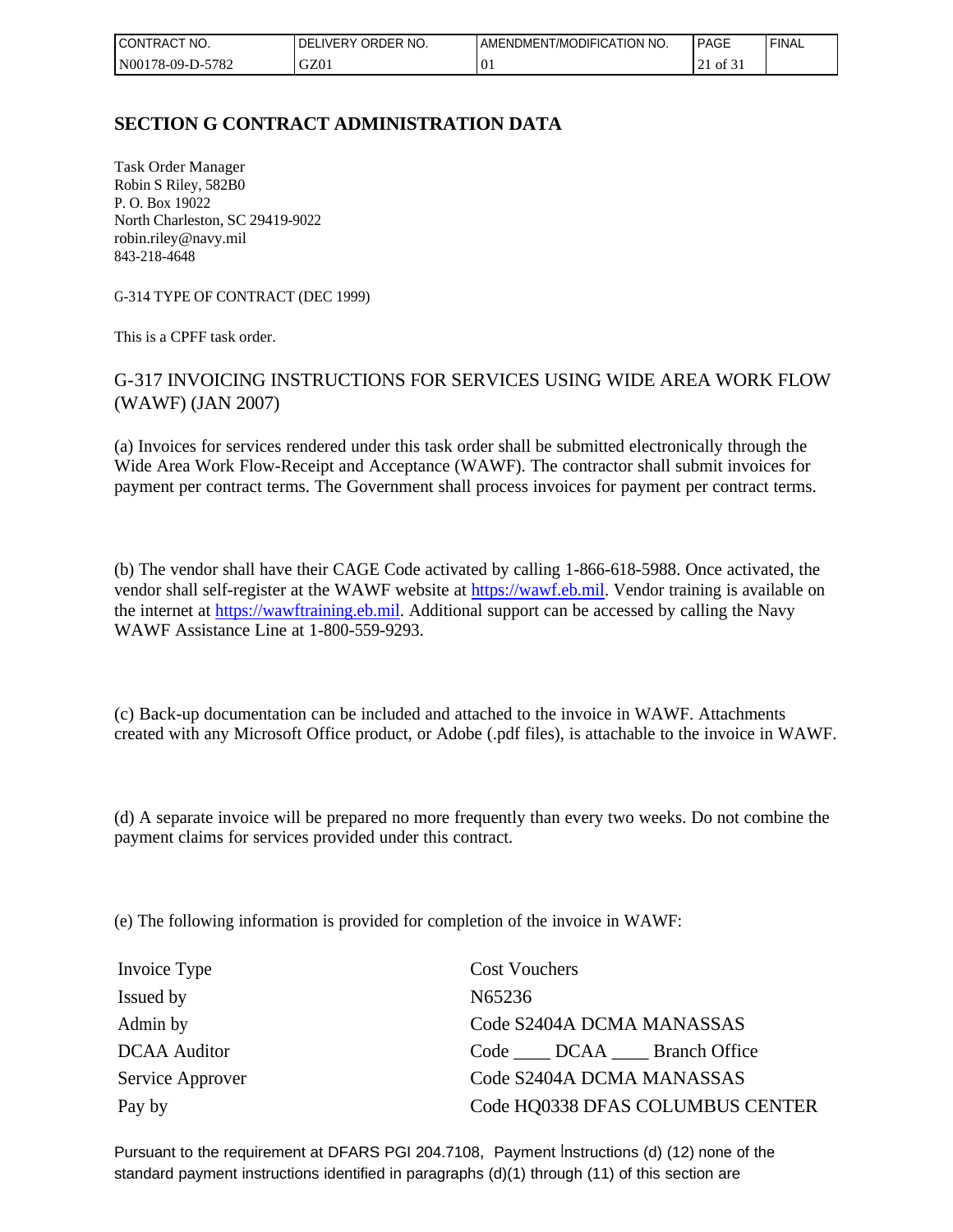| I CONTRACT<br>'NO. | ORDER NO.<br><b>DELIVERY</b> | AMENDMENT/MODIFICATION NO. | PAGE                                       | 'FINAL |
|--------------------|------------------------------|----------------------------|--------------------------------------------|--------|
| N00178-09-D-5782   | GZ01                         | . v.                       | $\sim$ $\sim$<br>$\sim$ of $\sigma$ .<br>∼ |        |

appropriate, the Payment instructions below provide a significantly better reflection of how funds will be expended in support of contract performance.

#### INVOICING AND PAYMENT INSTRUCTIONS FOR MULTIPLE ACCOUNTING CLASSIFICATION **CITATIONS**

Consistent with task order clause 5252.232-9206, Segregation of Costs, the contractor shall segregate and accumulate costs for the performance of this task order by the appropriate Accounting Classification Reference Number (ACRN). The contractor's invoice shall identify the appropriate Contract and Task Order numbers. For the work performed, invoiced costs shall be associated to the Contract Line Item Number (CLIN), the Contract Subline Item (SLIN), and the specific ACRN. Invoices submitted to the paying office that do not comply with this requirement will be returned to the contractor for resubmission. The contractor shall provide an electronic copy of each invoice to the Task Order Manager at the time of submission to DCAA/DFAS. The paying office will disburse funds in strict compliance with the amounts invoiced by CLIN/SLIN/ACRN.

#### ACTIVITY OMBUDSMAN

The SPAWAR Ombudsman for this Task Order is:

Name: Code: 8.6.2 Address: PO Box 190022, N. Charleston, SC 29419 Phone: (843) 218-5115 Email:

Accounting Data SLINID PR Number Amount -------- ---------------------- --------------------- 400101 1300239279 25000.00 LLA : AA 970130.1212D 2012 010 1 010400807793-1 884 257.22 DRAM 26316 044226 Standard Number: DRAM 26316/AA NWA: 100000579665 0060 ALL TASKS IN THE PWS BASE Funding 25000.00 Cumulative Funding 25000.00 MOD 01 400102 1300286595 270000.00 LLA : AB 9720130 1212 201 2 010 1 010100 80 7700-1 884 257.31 P RM 22085 Standard Number: PRM 22085/AA NWA: 100000579674 0060 ALL TASKS 600101 1300286595 10000.00  $T.T.A$  : AB 9720130 1212 201 2 010 1 010100 80 7700-1 884 257.31 P RM 22085 Standard Number: PRM 22085/AA NWA: 100000579674 0060 ODCS MOD 01 Funding 280000.00 Cumulative Funding 305000.00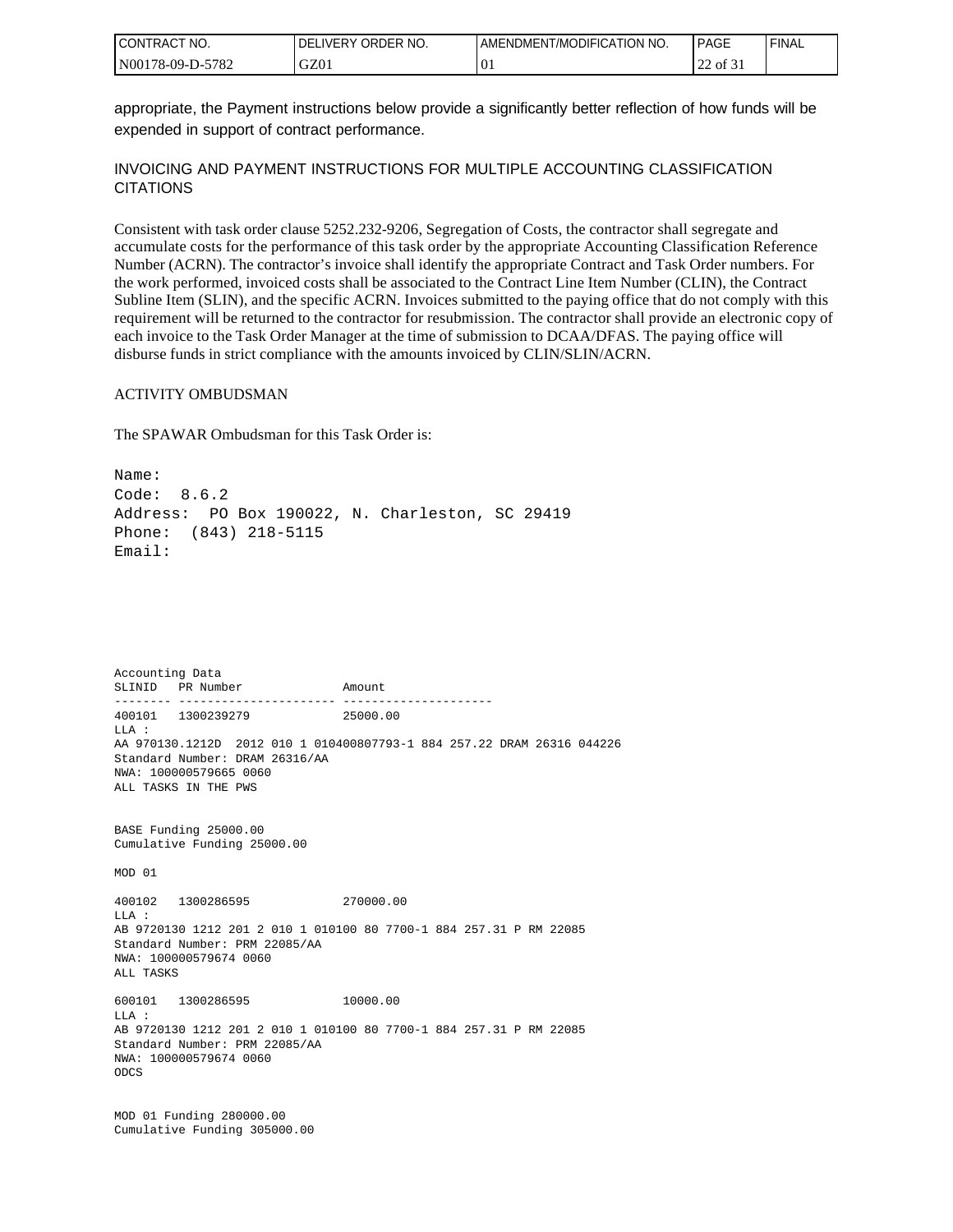| I CONTRACT<br>NO. | ORDER NO.<br><b>DELIVERY</b> | AMENDMENT/MODIFICATION NO. | <b>PAGE</b>                   | `FINAL |
|-------------------|------------------------------|----------------------------|-------------------------------|--------|
| N00178-09-D-5782  | GZ01                         | $\Omega$<br>. v.           | $\sim$<br>$\circ$ of 3.<br>رے |        |

## **SECTION H SPECIAL CONTRACT REQUIREMENTS**

#### 5252.232-9206 SEGREGATION OF COSTS (DEC 2003)

(a) The Contractor agrees to segregate costs incurred under this task order at the lowest level of performance, either task or subtask, rather than on a total task order basis, and to submit invoices reflecting costs incurred at that level. Invoices shall contain summaries of work charged during the period covered, as well as overall cumulative summaries by labor category for all work invoiced to date (if applicable), by line item, task or subtask.

(b) Where multiple lines of accounting are present, the ACRN preceding the accounting citation will be found in Section B and/or Section G. Payment of Contractor invoices shall be accomplished only by charging the ACRN that corresponds to the work invoiced.

(c) Except when payment requests are submitted electronically as specified in the clause at DFARS 252.232-7003, Electronic Submission of Payment Requests, one copy of each invoice or voucher will be provided, at the time of submission to DCAA, to the Task Order Manager.

H-350 REIMBURSEMENT OF TRAVEL COSTS (NOV 2005)

(a) Contractor Request and Government Approval of Travel

Any travel under this contract must be specifically requested in writing, by the contractor prior to incurring any travel costs. If this contract is a definite or indefinite delivery contract, then the written Government authorization will be by task/delivery orders issued by the Ordering Officer or by a modification to an issued task/delivery order. If this contract is not a definite or indefinite delivery contract, then the written Government authorization will be by written notice of approval from the Contracting Officer's Representative (COR). The request shall include as a minimum, the following:

- (1) Contract number
- (2) Date, time, and place of proposed travel
- (3) Purpose of travel and how it relates to the contract
- (4) Contractor's estimated cost of travel
- (5) Name(s) of individual(s) traveling and;
- (6) A breakdown of estimated travel and per diem charges.
- (b) General

(1) The costs for travel, subsistence, and lodging shall be reimbursed to the contractor only to the extent that it is necessary and authorized for performance of the work under this contract. The costs for travel, subsistence, and lodging shall be reimbursed to the contractor in accordance with the Federal Acquisition Regulation (FAR) 31.205-46, which is incorporated by reference into this contract. As specified in FAR 31.205-46(a) (2), reimbursement for the costs incurred for lodging, meals and incidental expenses (as defined in the travel regulations cited subparagraphs  $(b)(1)(i)$  through  $(b)(1)(iii)$  below) shall be considered to be reasonable and allowable only to the extent that they do not exceed on a daily basis the maximum per diem rates in effect at the time of travel as set forth in the following:

(i) Federal Travel Regulation prescribed by the General Services Administration for travel in the contiguous 48 United States;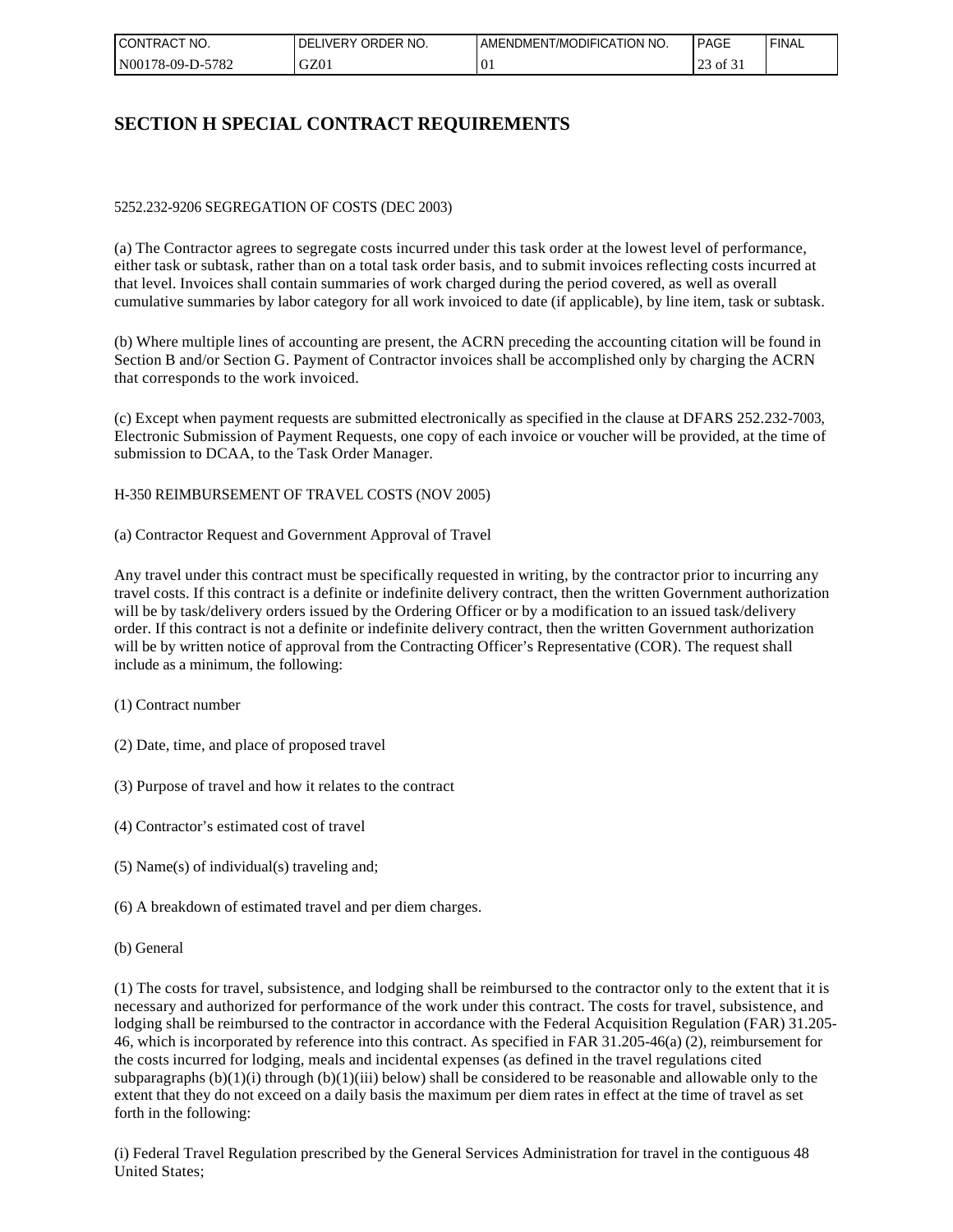| I CONTRACT<br>NO. | ORDER NO.<br><b>IVERY</b><br>DEL | AMENDMENT/MODIFICATION NO. | <b>PAGE</b>               | `FINAL |
|-------------------|----------------------------------|----------------------------|---------------------------|--------|
| N00178-09-D-5782  | GZ01                             | $\Omega$<br>. v.           | $\sim$ $\sim$<br>24<br>ΟĪ |        |

(ii) Joint Travel Regulation, Volume 2, DoD Civilian Personnel, Appendix A, prescribed by the Department of Defense for travel in Alaska, Hawaii, The Commonwealth of Puerto Rico, and the territories and possessions of the United States; or

(iii) Standardized Regulations, (Government Civilians, Foreign Areas), Section 925, "Maximum Travel Per Diem Allowances in Foreign Areas" prescribed by the Department of State, for travel in areas not covered in the travel regulations cited in subparagraphs  $(b)(1)(i)$  and  $(b)(1)(ii)$  above.

(2) Personnel in travel status from and to the contractor's place of business and designated work site or vice versa, shall be considered to be performing work under the contract, and contractor shall bill such travel time at the straight (regular) time rate; however, such billing shall not exceed eight hours per person for any one person while in travel status during one calendar day.

#### (c) Per Diem

(1) The contractor shall not be paid per diem for contractor personnel who reside in the metropolitan area in which the tasks are being performed. Per diem shall not be paid on services performed at contractor's home facility and at any facility required by the contract, or at any location within a radius of 50 miles from the contractor's home facility and any facility required by this contract.

(2) Costs for subsistence and lodging shall be paid to the contractor only to the extent that overnight stay is necessary and authorized in writing by the Government for performance of the work under this contract per paragraph (a). When authorized, per diem shall be paid by the contractor to its employees at a rate not to exceed the rate specified in the travel regulations cited in FAR 31.205-46(a)(2) and authorized in writing by the Government. The authorized per diem rate shall be the same as the prevailing locality per diem rate.

(3) Reimbursement to the contractor for per diem shall be limited to payments to employees not to exceed the authorized per diem and as authorized in writing by the Government per paragraph (a). Fractional parts of a day shall be payable on a prorated basis for purposes of billing for per diem charges attributed to subsistence on days of travel. The departure day from the Permanent Duty Station (PDS) and return day to the PDS shall be 75% of the applicable per diem rate. The contractor shall retain supporting documentation for per diem paid to employees as evidence of actual payments, as required by the FAR 52.216-7 "Allowable Cost and Payment" clause of the contract.

#### (d) Transportation

(1) The contractor shall be paid on the basis of actual amounts paid to the extent that such transportation is necessary for the performance of work under the contract and is authorized in writing by the Government per paragraph (a).

(2) The contractor agrees, in the performance of necessary travel, to use the lowest cost mode commensurate with the requirements of the mission and in accordance with good traffic management principles. When it is necessary to use air or rail travel, the contractor agrees to use coach, tourist class or similar accommodations to the extent consistent with the successful and economical accomplishment of the mission for which the travel is being performed. Documentation must be provided to substantiate non-availability of coach or tourist if business or first class is proposed to accomplish travel requirements.

(3) When transportation by privately owned conveyance (POC) is authorized, the contractor shall be paid on a mileage basis not to exceed the applicable Government transportation rate specified in the travel regulations cited in FAR 31.205-46(a)(2) and is authorized in writing by the Government per paragraph (a).

(4) When transportation by privately owned (motor) vehicle (POV) is authorized, required travel of contractor personnel, that is not commuting travel, may be paid to the extent that it exceeds the normal commuting mileage of such employee. When an employee's POV is used for travel between an employee's residence or the Permanent Duty Station and one or more alternate work sites within the local area, the employee shall be paid mileage for the distance that exceeds the employee's commuting distance.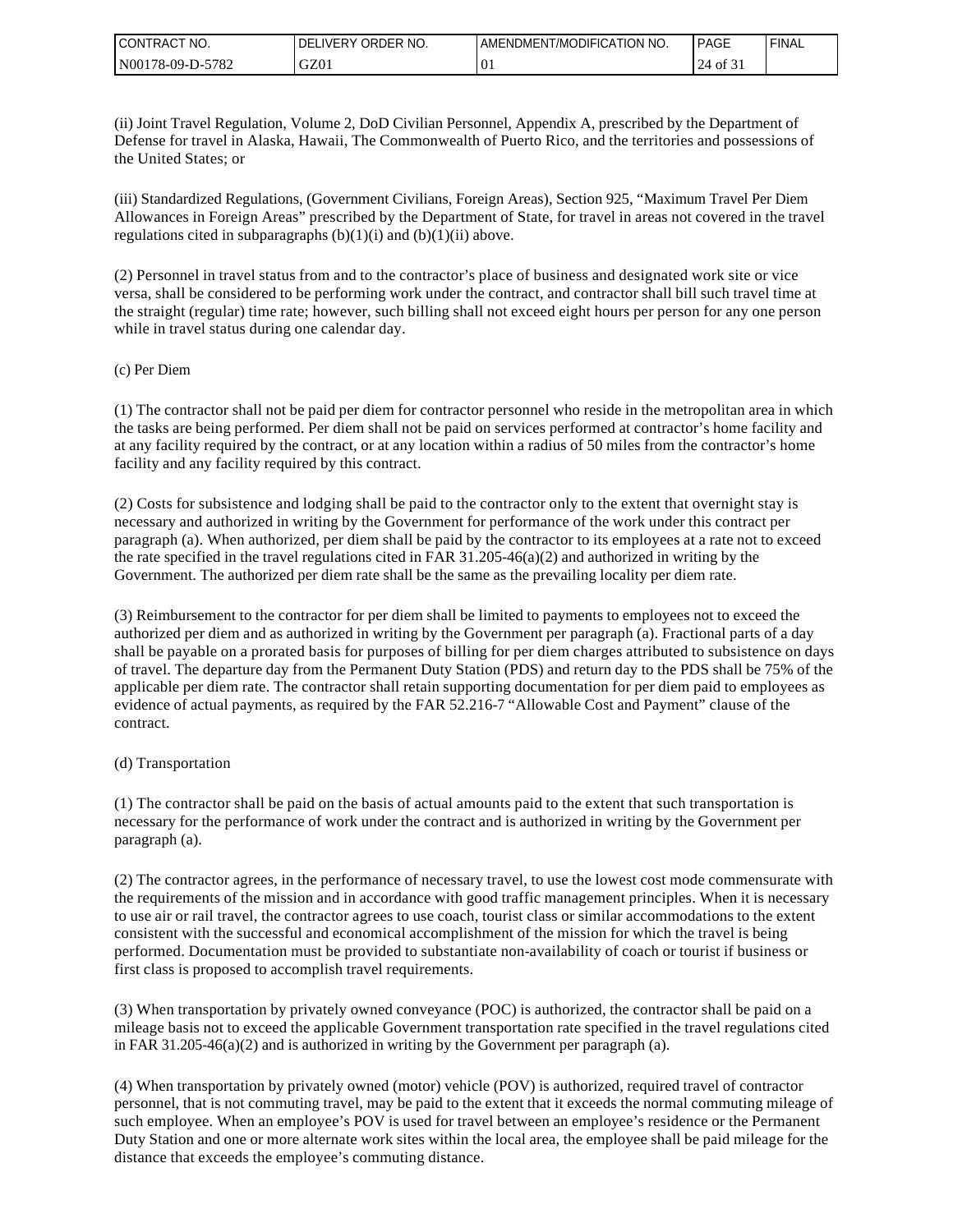| I CONTRACT<br>'NO. | ELIVERY ORDER NO.<br>DEL | <b>I AMENDMENT/MODIFICATION NO.</b> | <b>PAGE</b>                  | ' FINAL |
|--------------------|--------------------------|-------------------------------------|------------------------------|---------|
| N00178-09-D-5782   | GZ01                     | $^{10}$                             | $\mathcal{L}$<br>of 31<br>رے |         |

(5) When transportation by a rental automobile, other special conveyance or public conveyance is authorized, the contractor shall be paid the rental and/or hiring charge and operating expenses incurred on official business (if not included in the rental or hiring charge). When the operating expenses are included in the rental or hiring charge, there should be a record of those expenses available to submit with the receipt. Examples of such operating expenses include: hiring charge (bus, streetcar or subway fares), gasoline and oil, parking, and tunnel tolls.

(6) Definitions:

(i) "Permanent Duty Station" (PDS) is the location of the employee's permanent work assignment (i.e., the building or other place where the employee regularly reports for work.

(ii) "Privately Owned Conveyance" (POC) is any transportation mode used for the movement of persons from place to place, other than a Government conveyance or common carrier, including a conveyance loaned for a charge to, or rented at personal expense by, an employee for transportation while on travel when such rental conveyance has not been authorized/approved as a Special Conveyance.

(iii) "Privately Owned (Motor) Vehicle (POV)" is any motor vehicle (including an automobile, light truck, van or pickup truck) owned by, or on a long-term lease (12 or more months) to, an employee or that employee's dependent for the primary purpose of providing personal transportation, that:

(a) is self-propelled and licensed to travel on the public highways;

(b) is designed to carry passengers or goods; and

(c) has four or more wheels or is a motorcycle or moped.

(iv) "Special Conveyance" is commercially rented or hired vehicles other than a POC and other than those owned or under contract to an agency.

(v) "Public Conveyance" is local public transportation (e.g., bus, streetcar, subway, etc) or taxicab.

(iv) "Residence" is the fixed or permanent domicile of a person that can be reasonably justified as a bona fide residence.

EXAMPLE 1: Employee's one way commuting distance to regular place of work is 7 miles. Employee drives from residence to an alternate work site, a distance of 18 miles. Upon completion of work, employee returns to residence, a distance of 18 miles.

In this case, the employee is entitled to be reimbursed for the distance that exceeds the normal round trip commuting distance (14 miles). The employee is reimbursed for 22 miles ( $18 + 18 - 14 = 22$ ).

EXAMPLE 2: Employee's one way commuting distance to regular place of work is 15 miles. Employee drives from residence to an alternate work site, a distance of 5 miles. Upon completion of work, employee returns to residence, a distance of 5 miles.

In this case, the employee is not entitled to be reimbursed for the travel performed (10 miles), since the distance traveled is less than the commuting distance (30 miles) to the regular place of work.

EXAMPLE 3: Employee's one way commuting distance to regular place of work is 15 miles. Employee drives to regular place of work. Employee is required to travel to an alternate work site, a distance of 30 miles. Upon completion of work, employee returns to residence, a distance of 15 miles.

In this case, the employee is entitled to be reimbursed for the distance that exceeds the normal round trip commuting distance (30 miles). The employee is reimbursed for 30 miles ( $15 + 30 + 15 - 30 = 30$ ).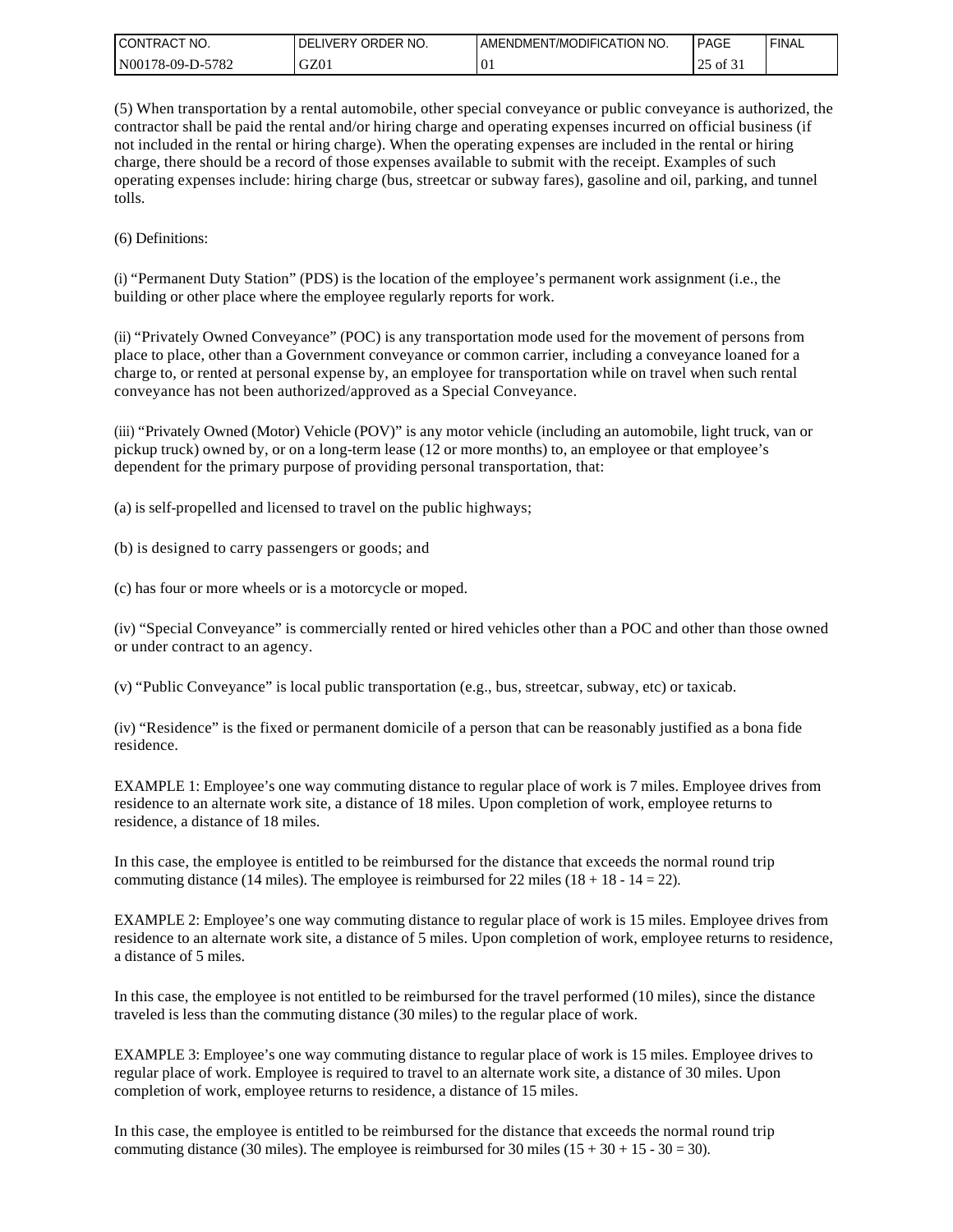| I CONTRACT NO.   | I DELIVERY ORDER NO. | AMENDMENT/MODIFICATION NO. | <b>PAGE</b> | ' FINAL |
|------------------|----------------------|----------------------------|-------------|---------|
| N00178-09-D-5782 | GZ01                 | $^{10}$                    | 26 of 31    |         |

EXAMPLE 4: Employee's one way commuting distance to regular place of work is 12 miles. In the morning the employee drives to an alternate work site (45 miles). In the afternoon the employee returns to the regular place of work (67 miles). After completion of work, employee returns to residence, a distance of 12 miles.

In this case, the employee is entitled to be reimbursed for the distance that exceeds the normal round trip commuting distance (24 miles). The employee is reimbursed for 100 miles  $(45 + 67 + 12 - 24 = 100)$ .

EXAMPLE 5: Employee's one way commuting distance to regular place of work is 35 miles. Employee drives to the regular place of work (35 miles). Later, the employee drives to alternate work site #1 (50 miles) and then to alternate work site #2 (25 miles). Employee then drives to residence (10 miles).

In this case, the employee is entitled to be reimbursed for the distance that exceeds the normal commuting distance (70 miles). The employee is reimbursed for 50 miles  $(35 + 50 + 25 + 10 - 70 = 50)$ .

EXAMPLE 6: Employee's one way commuting distance to regular place of work is 20 miles. Employee drives to the regular place of work (20 miles). Later, the employee drives to alternate work site #1 (10 miles) and then to alternate work site #2 (5 miles). Employee then drives to residence (2 miles).

In this case, the employee is not entitled to be reimbursed for the travel performed (37 miles), since the distance traveled is less than the commuting distance (40 miles) to the regular place of work.

#### H-355 CONTRACTOR IDENTIFICATION (DEC 1999)

(a) Contractor employees must be clearly identifiable while on Government property by wearing appropriate badges.

(b) Contractor employees are required to clearly identify themselves and the company they work for whenever making contact with Government personnel by telephone or other electronic means.

#### H-359 LIMITED RELEASE OF CONTRACTOR CONFIDENTIAL BUSINESS INFORMATION (CBI) (NOV 2003)

#### (a) Definition.

"Confidential business information," as used in this clause, is defined as all forms and types of financial, business, scientific, technical, economic, or engineering information, including patterns, plans, compilations, program devices, formulas, designs, prototypes, methods, techniques, processes, procedures, programs, or codes, whether tangible or intangible, and whether or how stored, compiled, or memorialized physically, electronically, graphically, photographically, or in writing if -- (1) the owner thereof has taken reasonable measures to keep such information secret, and (2) the information derives independent economic value, actual or potential from not being generally known to, and not being readily ascertainable through proper means by, the public. Confidential business information may include technical data as that term is defined in DFARS §§ 252.227- 7013(a)(14), 252.227-7015(a)(4), and 252.227-7018(a)(19). It may also include computer software as that term is defined in DFARS §§ 252.227-7014(a)(4) and 252.227-7018(a)(4).

(b) The Space and Naval Warfare Systems Command (SPAWAR) may release to individuals employed by SPAWAR support contractors and their subcontractors confidential business information submitted by the contractor or its subcontractors pursuant to the provisions of this contract. Business information that would ordinarily be entitled to confidential treatment may be included in the information released to these individuals. Accordingly, by submission of a proposal or execution of this contract, the offeror or contractor and its subcontractors consent to a limited release of its confidential business information.

(c) Circumstances where SPAWAR may release the contractor's or subcontractors' confidential business information include the following:

(1) To other SPAWAR contractors and subcontractors, and their employees tasked with assisting SPAWAR in handling and processing information and documents in the administration of SPAWAR contracts, such as file room management and contract closeout.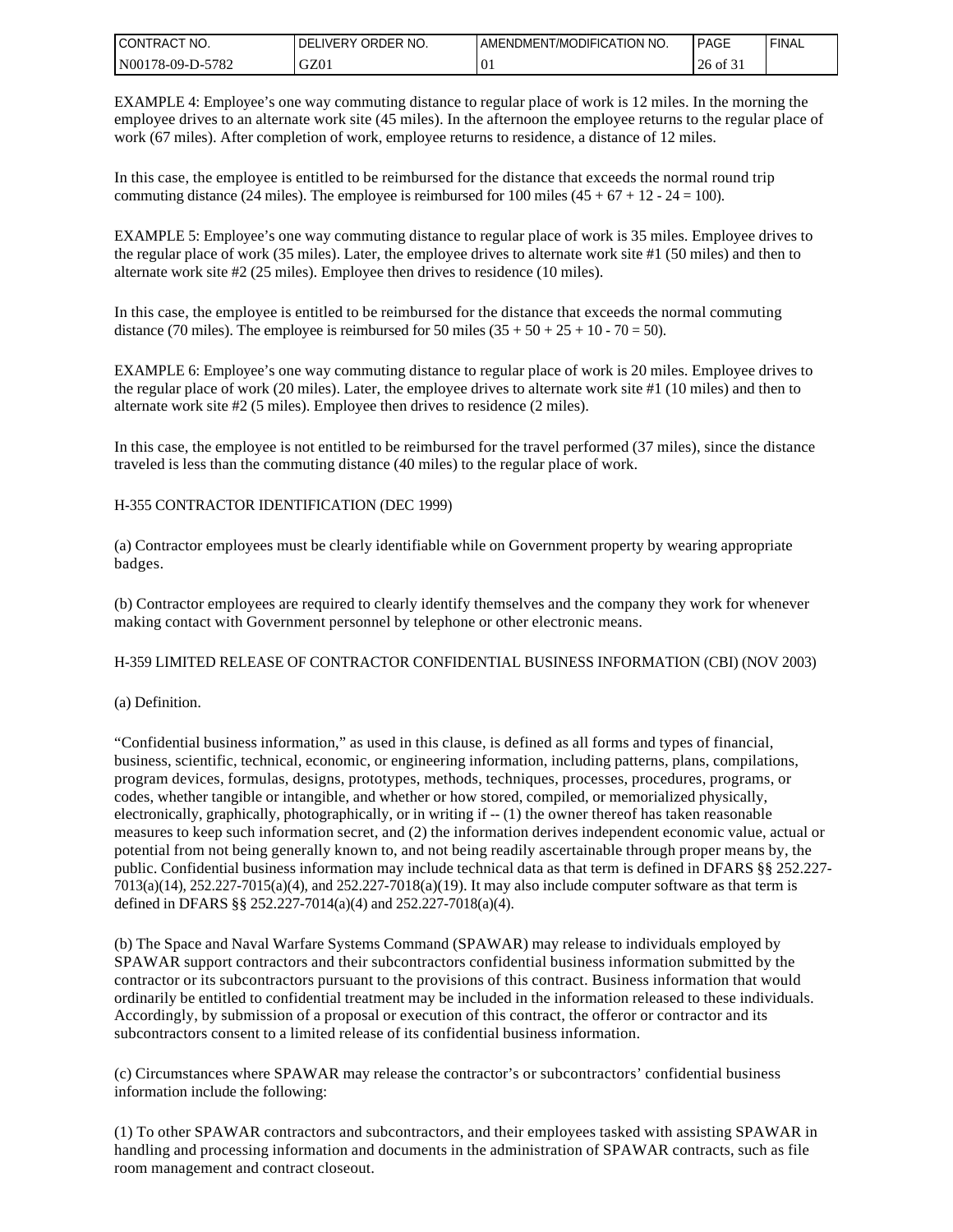| CONTRAC <sub>1</sub><br>NO.<br>$\sim$ | ORDER NO.<br><b>DELIVERY</b> | ENDMENT/MODIFICATION NO.<br>AME | <b>PAGE</b>                                               | 'FINAL |
|---------------------------------------|------------------------------|---------------------------------|-----------------------------------------------------------|--------|
| -5782<br>  N00178-09-D-5'             | GZ01                         | $\curvearrowright$<br>. v.      | $\sim$ $\sim$<br>$\sim$<br>$\prime$ of 3.<br>. <u>.</u> . |        |

(2) To SPAWAR contractors and subcontractors, and their employees tasked with assisting SPAWAR in accounting support services, including access to cost-reimbursement vouchers.

(3) To SPAWAR contractors and subcontractors, and their employees tasked with assisting SPAWAR in crafting performance work statements, assisting with the evaluation of task order cost/technical proposals and assembling performance metrics information.

(d) SPAWAR recognizes its obligation to protect the contractor and its subcontractors from competitive harm that could result from the release of such information. SPAWAR will permit the limited release of confidential business information under paragraphs  $(c)(1)$ ,  $(c)(2)$  and  $(c)(3)$  only under the following conditions:

(1) SPAWAR determines that access is required by other SPAWAR contractors and their subcontractors to perform the tasks described in paragraphs  $(c)(1)$ ,  $(c)(2)$  and  $(c)(3)$ ,

(2) Access to confidential business information is restricted to individuals with a bona fide need to possess,

(3) Contractors, their subcontractors, and their employees who are granted access to confidential business information have signed an appropriate non-disclosure agreement requiring them to provide the same level of protection to confidential business information that would be provided by SPAWAR employees,

(4) Contractors and their subcontractors having access to confidential business information have agreed under their contract or a separate corporate non-disclosure agreement to provide the same level of protection to confidential business information that would be provided by SPAWAR employees, and

(5) SPAWAR contractors and their subcontractors performing the tasks described in paragraphs  $(c)(1)$ ,  $(c)(2)$  or  $(c)(3)$  have agreed under their contract or a separate non-disclosure agreement to not use confidential business information for any purpose other than performing the tasks described in paragraphs  $(c)(1)$ ,  $(c)(2)$  and  $(c)(3)$ .

(e) SPAWAR's responsibilities under the Freedom of Information Act are not affected by this clause.

(f) If SPAWAR satisfies the conditions listed in paragraph (d), the contractor and its subcontractors agree to indemnify and hold harmless the Government, its agents, and employees from every claim or liability, including attorneys fees, court costs, and expenses, arising out of, or in any way related to, the misuse or unauthorized modification, reproduction, release, display, or disclosure of confidential business information provided by the contractor to the Government.

(g) The contractor agrees to include, and require inclusion of, this clause in all subcontracts at any tier that requires the furnishing of confidential business information.

#### ORGANIZATIONAL CONFLICT OF INTEREST (NAVSEA) (JUL 2000) (RESTATED FROM BASIC CONTRACT)

(a) "Organizational Conflict of Interest" means that because of other activities or relationships with other persons, a person is unable or potentially unable to render impartial assistance or advice to the Government, or the person's objectivity in performing the contract work is or might be otherwise impaired, or a person has an unfair competitive advantage. "Person" as used herein includes Corporations, Partnerships, Joint Ventures, and other business enterprises.

(b) The Contractor warrants that to the best of its knowledge and belief, and except as otherwise set forth in the contract, the Contractor does not have any organizational conflict of interest(s) as defined in paragraph (a).

(c) It is recognized that the effort to be performed by the Contractor under this contract may create a potential organizational conflict of interest on the instant contract or on a future acquisition. In order to avoid this potential conflict of interest, and at the same time to avoid prejudicing the best interest of the Government, the right of the Contractor to participate in future procurement of equipment and/or services that are the subject of any work under this contract shall be limited as described below in accordance with the requirements of FAR 9.5.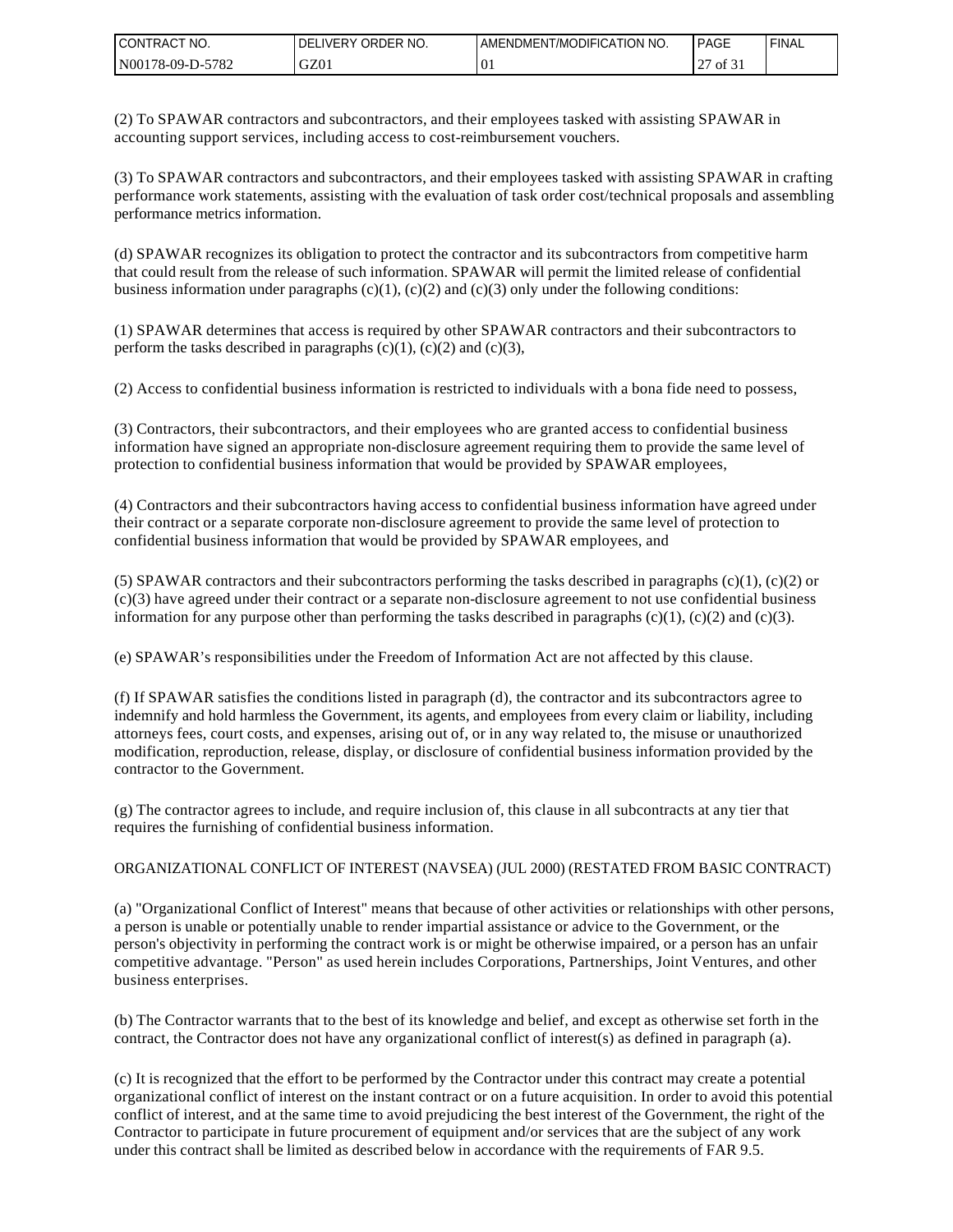| I CONTRACT<br>'NO. | ORDER NO.<br><b>DELIVERY</b> | I AMENDMENT/MODIFICATION NO. | <b>PAGE</b>                  | 'FINAL |
|--------------------|------------------------------|------------------------------|------------------------------|--------|
| N00178-09-D-5782   | GZ01                         | $^{10}$                      | $\sim$ $\sim$<br>28<br>of 31 |        |

(d) (1) The Contractor agrees that it shall not release, disclose, or use in any way that would permit or result in disclosure to any party outside the Government any information provided to the Contractor by the Government during or as a result of performance of this contract. Such information includes, but is not limited to, information submitted to the Government on a confidential basis by other persons. Further, the prohibition against release of Government provided information extends to cover such information whether or not in its original form, e.g., where the information has been included in Contractor generated work or where it is discernible from materials incorporating or based upon such information. This prohibition shall not expire after a given period of time.

(2) The Contractor agrees that it shall not release, disclose, or use in any way that would permit or result in disclosure to any party outside the Government any information generated or derived during or as a result of performance of this contract. This prohibition shall expire after a period of three years after completion of performance of this contract.

(3) The prohibitions contained in subparagraphs  $(d)(1)$  and  $(d)(2)$  shall apply with equal force to any affiliate of the Contractor, any subcontractor, consultant, or employee of the Contractor, any joint venture involving the Contractor, any entity into or with which it may merge or affiliate, or any successor or assign of the Contractor. The terms of paragraph (f) of this Special Contract Requirement relating to notification shall apply to any release of information in contravention of this paragraph (d).

(e) The Contractor further agrees that, during the performance of this contract and for a period of three years after completion of performance of this contract, the Contractor, any affiliate of the Contractor, any subcontractor, consultant, or employee of the Contractor, any joint venture involving the Contractor, any entity into or with which it may subsequently merge or affiliate, or any other successor or assign of the Contractor, shall not furnish to the United States Government, either as a prime contractor or as a subcontractor, or as a consultant to a prime contractor or subcontractor, any system, component or services which is the subject of the work to be performed under this contract. This exclusion does not apply to any recompetition for those systems, components or services furnished pursuant to this contract. As provided in FAR 9.505-2, if the Government procures the system, component, or services on the basis of work statements growing out of the effort performed under this contract, from a source other than the contractor, subcontractor, affiliate, or assign of either, during the course of performance of this contract or before the three year period following completion of this contract has lapsed, the Contractor may, with the authorization of the SeaPort/Task Order Contracting Officer, participate in a subsequent procurement for the same system, component, or service. In other words, the Contractor may be authorized to compete for procurement(s) for systems, components or services subsequent to an intervening procurement.

(f) The Contractor agrees that, if after award, it discovers an actual or potential organizational conflict of interest, it shall make immediate and full disclosure in writing to the SeaPort/Task Order Contracting Officer. The notification shall include a description of the actual or potential organizational conflict of interest, a description of the action which the Contractor has taken or proposes to take to avoid, mitigate, or neutralize the conflict, and any other relevant information that would assist the SeaPort/Task Order Contracting Officer in making a determination on this matter. Notwithstanding this notification, the Government may terminate the contract/Task Orders for the convenience of the Government if determined to be in the best interest of the Government.

(g) Notwithstanding paragraph (f) above, if the Contractor was aware, or should have been aware, of an organizational conflict of interest prior to the award of this contract or becomes, or should become, aware of an organizational conflict of interest after award of this contract and does not make an immediate and full disclosure in writing to the SeaPort/Task Order Contracting Officer, the Government may terminate this contract/task orders for default.

(h) If the Contractor takes any action prohibited by this requirement or fails to take action required by this requirement, the Government may terminate this contract for default.

(i) The SeaPort/Task Order's Contracting Officer's decision as to the existence or nonexistence of an actual or potential organizational conflict of interest shall be final.

(j) Nothing in this requirement is intended to prohibit or preclude the Contractor from marketing or selling to the United States Government its product lines in existence on the effective date of this contract; nor, shall this requirement preclude the Contractor from participating in any research and development or delivering any design development model or prototype of any such equipment. Additionally, sale of catalog or standard commercial items are exempt from this requirement.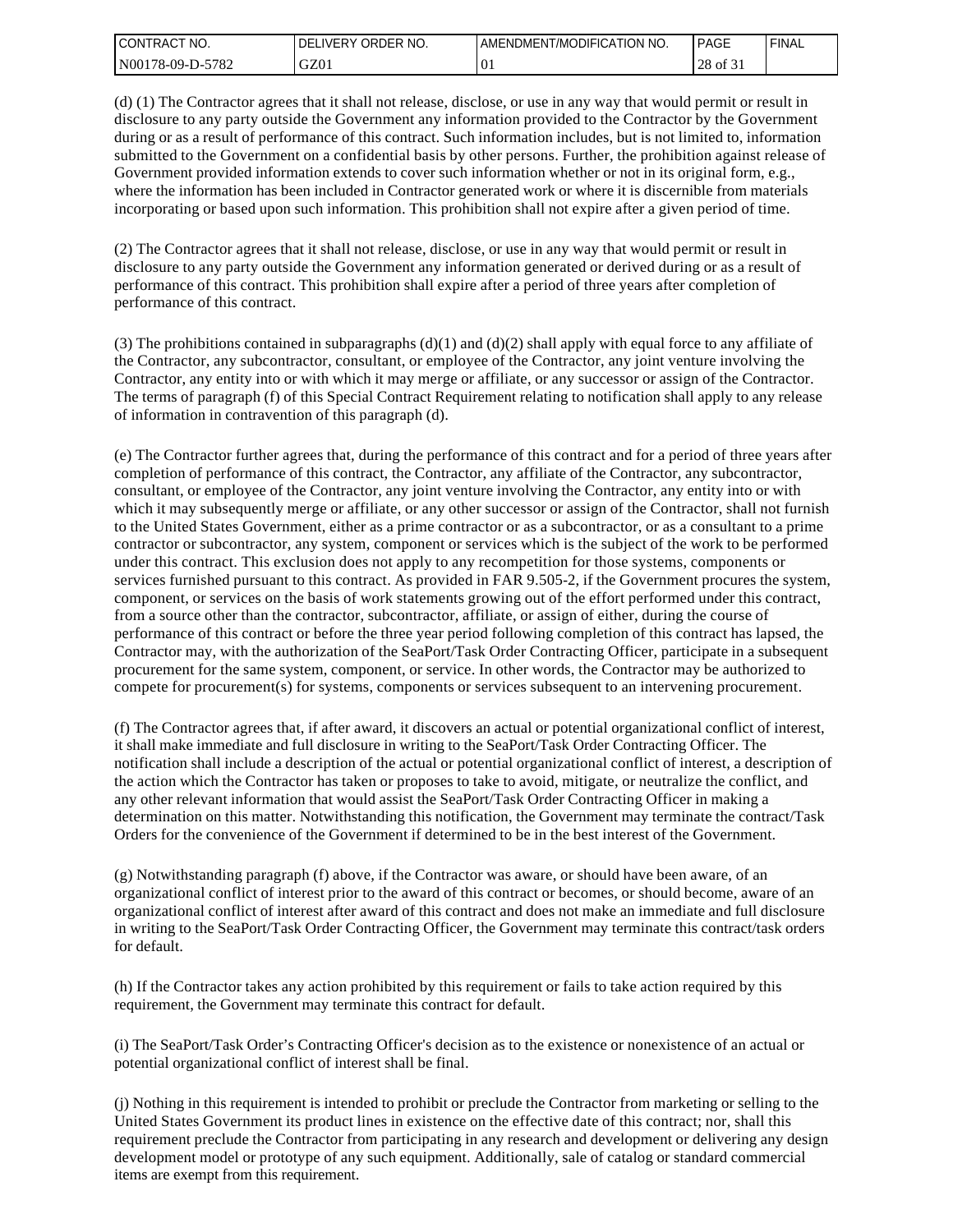| <b>CONTRACT</b><br>NO. | ORDER NO.<br><b>IVERY</b><br>DEL | AMENDMENT/MODIFICATION NO. | <b>PAGE</b>                         | 'FINAL |
|------------------------|----------------------------------|----------------------------|-------------------------------------|--------|
| -5782<br>N00178-09-D-5 | GZ01                             | 01                         | $\sim$ $\sim$<br>29<br>of 31<br>ر پ |        |

(k) The Contractor shall promptly notify the Contracting Officer, in writing, if it has been tasked to evaluate or advise the Government concerning its own products or activities or those of a competitor in order to ensure proper safeguards exist to guarantee objectivity and to protect the Government's interest.

(l) The Contractor shall include this requirement in subcontracts of any tier which involve access to information or situations/conditions covered by the preceding paragraphs, substituting "subcontractor" for "contractor" where appropriate.

(m) The rights and remedies described herein shall not be exclusive and are in addition to other rights and remedies provided by law or elsewhere included in the basic contract or this task order.

(n) Compliance with this requirement is a material requirement of the basic contract and this task order.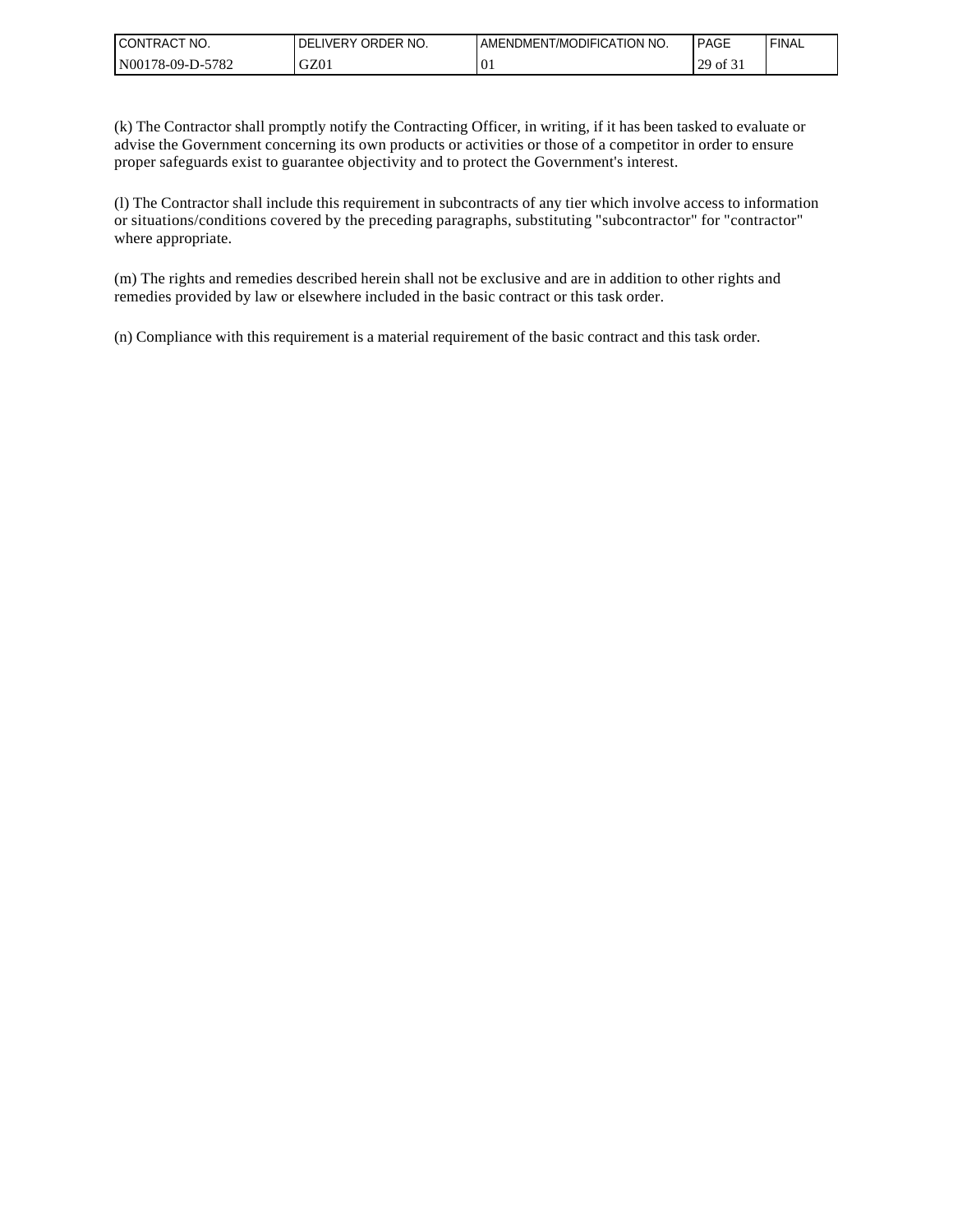| I CONTRACT<br>NO. | ORDER NO.<br><b>DELIVERY</b> | AMENDMENT/MODIFICATION NO. | <b>PAGE</b>                  | ' FINAL |
|-------------------|------------------------------|----------------------------|------------------------------|---------|
| N00178-09-D-5782  | GZ01                         | $\Omega$<br>νı             | $\sim$ $\sim$<br>30<br>of 31 |         |

### **SECTION I CONTRACT CLAUSES**

#### 52.217-9 OPTION TO EXTEND THE TERM OF THE CONTRACT (MAR 2000)

(a) The Government may extend the term of this task order by written notice to the Contractor on or before the expiration of the task order; provided, that the Government gives the Contractor a preliminary written notice of its intent to extend at least 60 days before the task order expires. The preliminary notice does not commit the Government to an extension.

(b) If the Government exercises this option, the extended task order shall be considered to include this option clause.

(c) The total duration of this task order, including the exercise of any options under this clause, shall not exceed five years.

52.219-14 LIMITATIONS OF SUBCONTRACTING (DEC 1996)

Authorized subcontractors:

Nortel Government Solutions, Inc

Mandex, Inc.

Planned Systems International, Inc.

Dependable global Solutions, Inc

Cyber Squared, Inc.